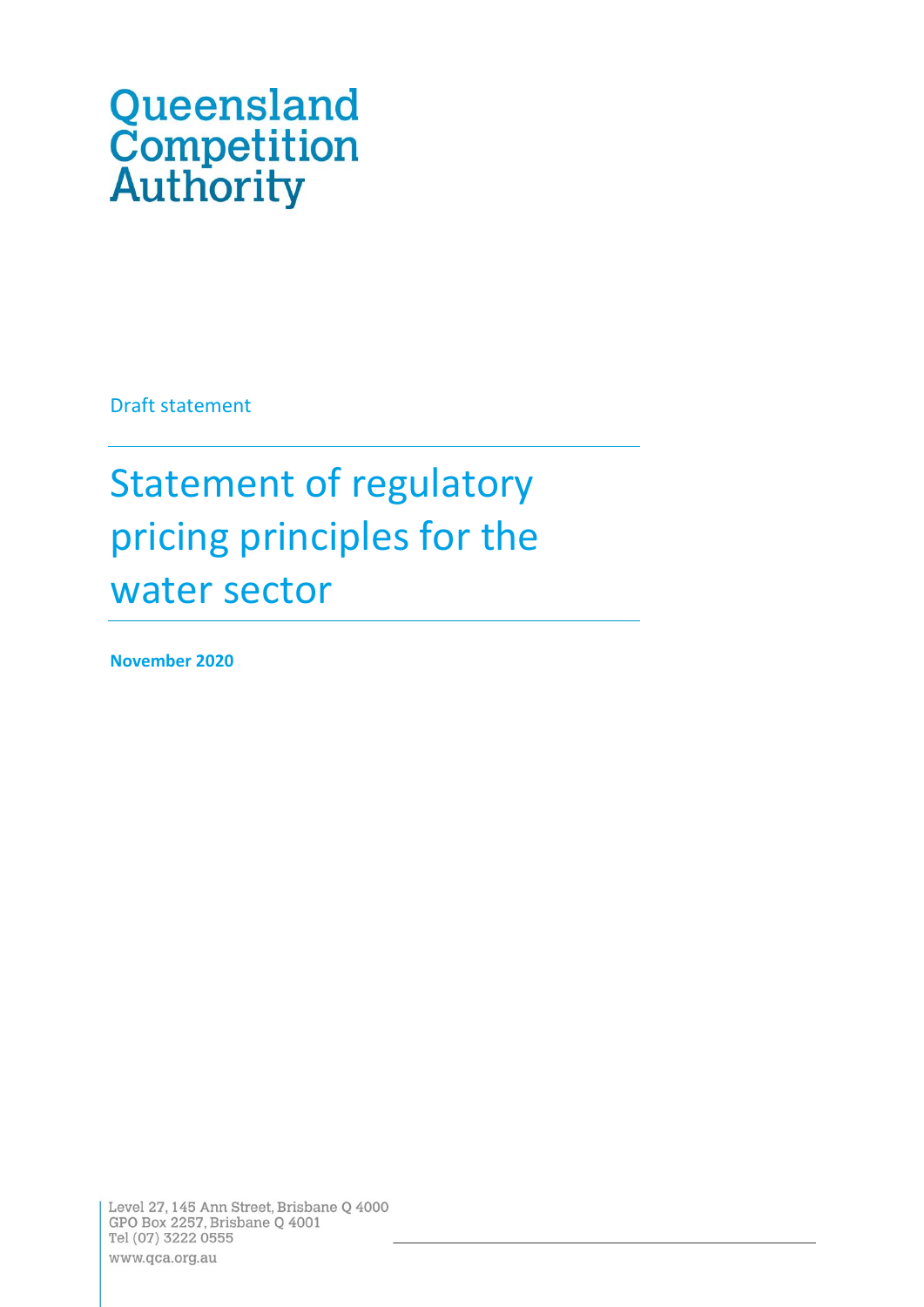We wish to acknowledge the contribution of the following staff to this report:

Kwabena Osei

#### © Queensland Competition Authority 2020

The Queensland Competition Authority supports and encourages the dissemination and exchange of information. However, copyright protects this document.

2 electronically but only if it is recognised as the owner of the copyright and this material remains unaltered.The Queensland Competition Authority has no objection to this material being reproduced, made available online or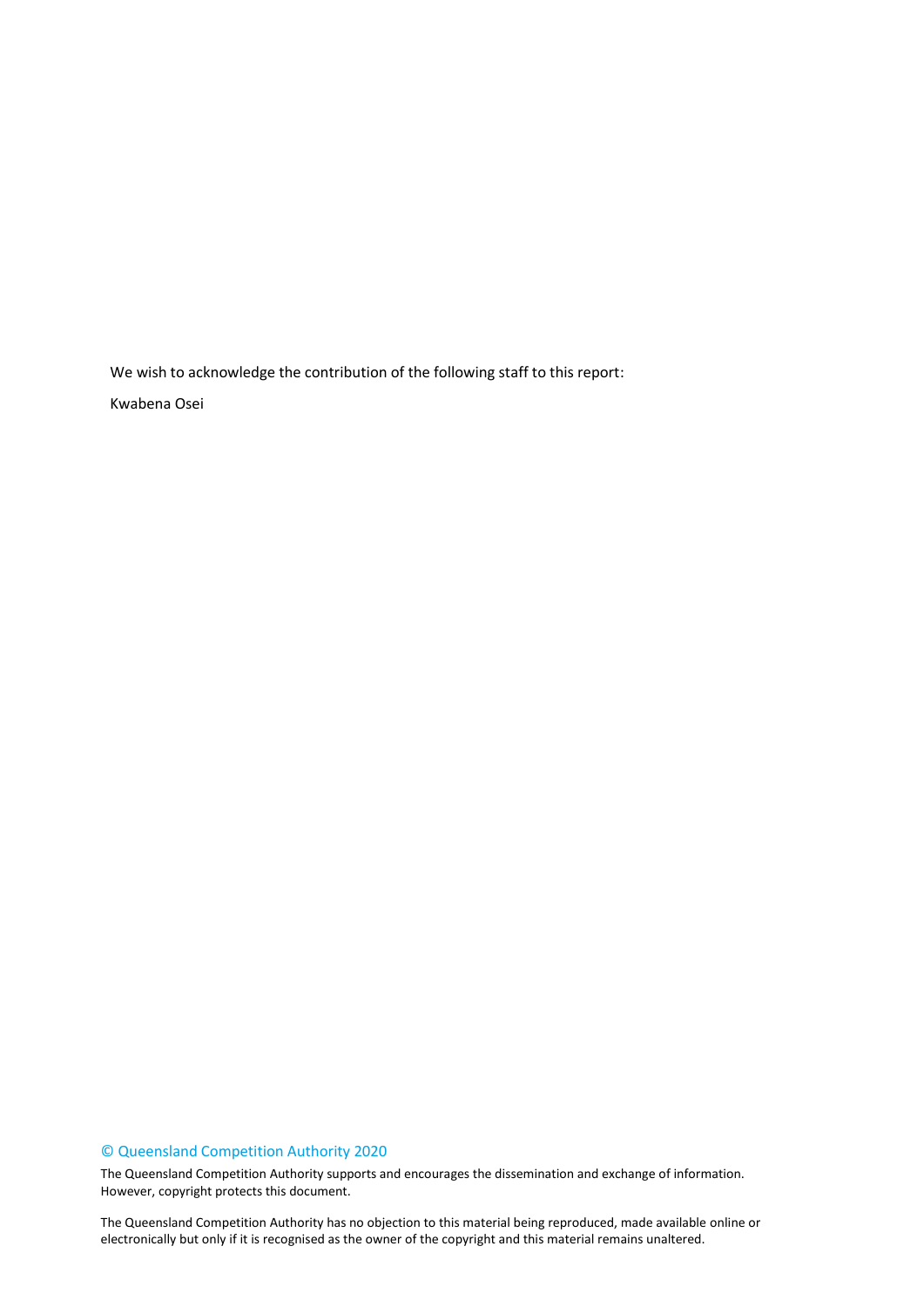# <span id="page-2-0"></span>**SUBMISSIONS**

# <span id="page-2-1"></span>Closing date for submissions: 23 December 2020

Public involvement is an important element of the decision-making processes of the Queensland Competition Authority (QCA). Therefore, submissions are invited from interested parties concerning this draft report. The QCA will take account of all submissions received within the stated timeframes.

Submissions, comments or inquiries regarding this paper should be directed to:

Queensland Competition Authority GPO Box 2257 Brisbane Q 4001

Tel (07) 3222 0555 Fax (07) 3222 0599 www.qca.org.au/submissions

# <span id="page-2-2"></span>**Confidentiality**

In the interests of transparency and to promote informed discussion and consultation, the QCA intends to make all submissions publicly available. However, if a person making a submission believes that information in the submission is confidential, that person should claim confidentiality in respect of the document (or the relevant part of the document) at the time the submission is given to the QCA and state the basis for the confidentiality claim.

The assessment of confidentiality claims will be made by the QCA in accordance with the *Queensland Competition Authority Act 1997*, including an assessment of whether disclosure of the information would damage the person's commercial activities and considerations of the public interest.

Claims for confidentiality should be clearly noted on the front page of the submission. The relevant sections of the submission should also be marked as confidential, so that the remainder of the document can be made publicly available. It would also be appreciated if two versions of the submission (i.e. a complete version and another excising confidential information) could be provided.

A confidentiality claim template is available on request. We encourage stakeholders to use this template when making confidentiality claims. The confidentiality claim template provides guidance on the type of information that would assist our assessment of claims for confidentiality.

# <span id="page-2-3"></span>Public access to submissions

Subject to any confidentiality constraints, submissions will be available for public inspection at our Brisbane office, or on our website at [www.qca.org.au.](http://www.qca.org.au/) If you experience any difficulty gaining access to documents, please contact us on (07) 3222 0555.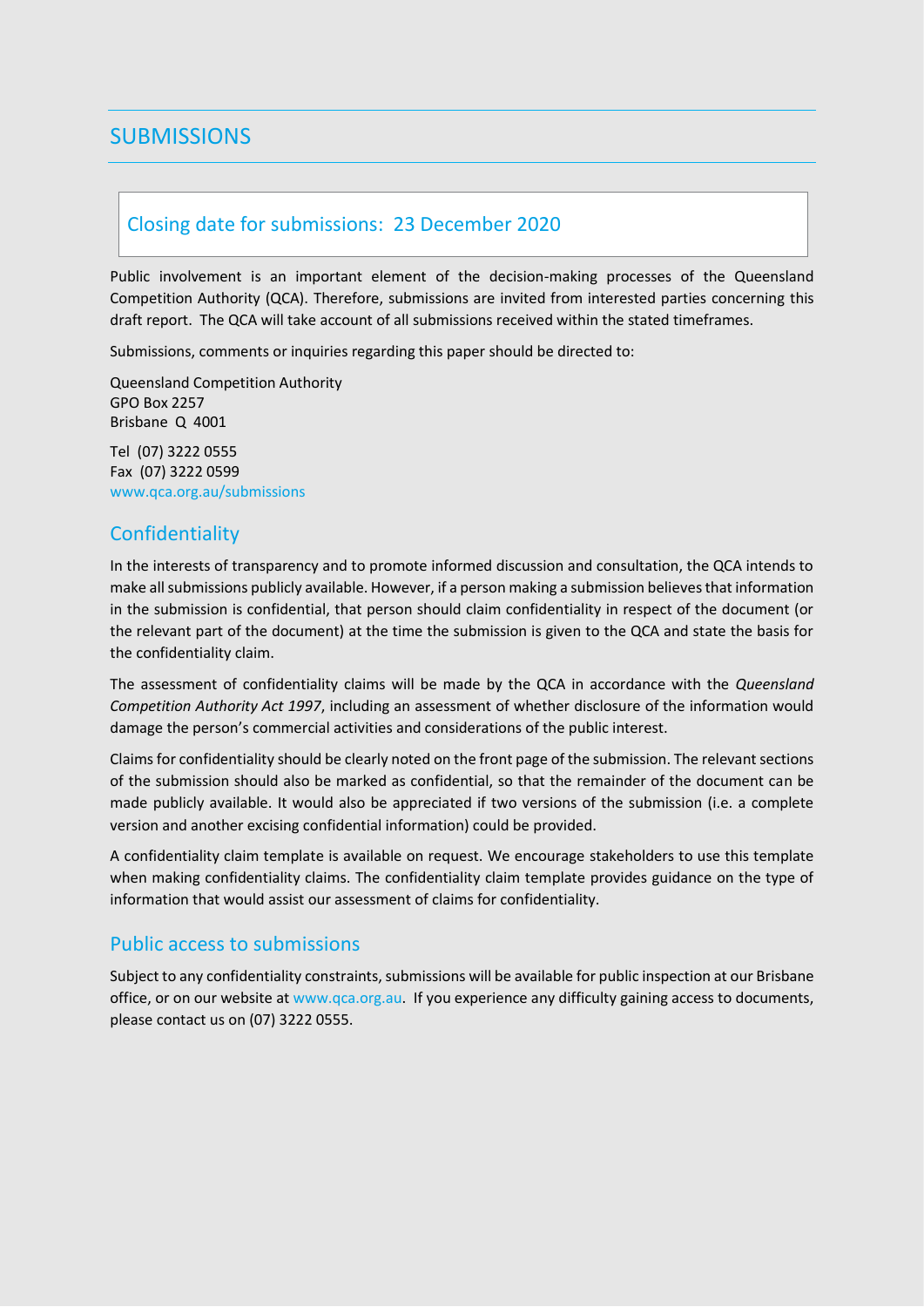# **Contents**

|                | <b>SUBMISSIONS</b>                             |    |
|----------------|------------------------------------------------|----|
|                | Closing date for submissions: 23 December 2020 | Ť  |
|                | Confidentiality                                | Ť  |
|                | Public access to submissions                   | i  |
| $\mathbf{1}$   | <b>OVERVIEW</b>                                | 1  |
| 1.1            | Background                                     | 1  |
| 1.2            | The need for pricing principles                | 1  |
| 1.3            | Regulatory framework                           | 2  |
| 1.4            | Pricing principles                             | 3  |
| 1.5            | Next steps                                     | 4  |
| $\overline{2}$ | <b>REGULATORY FRAMEWORK</b>                    | 5  |
| 2.1            | The water sector                               | 5  |
| 2.2            | Our role in the water sector                   | 6  |
| 3              | PRICING PRINCIPLES                             | 12 |
| 3.1            | Overview                                       | 12 |
| 3.2            | Economic efficiency                            | 13 |
| 3.3            | The role of customer engagement                | 22 |
| 3.4            | General principles                             | 23 |
| 3.5            | Other urban water pricing issues               | 24 |
|                | <b>REFERENCES</b>                              | 26 |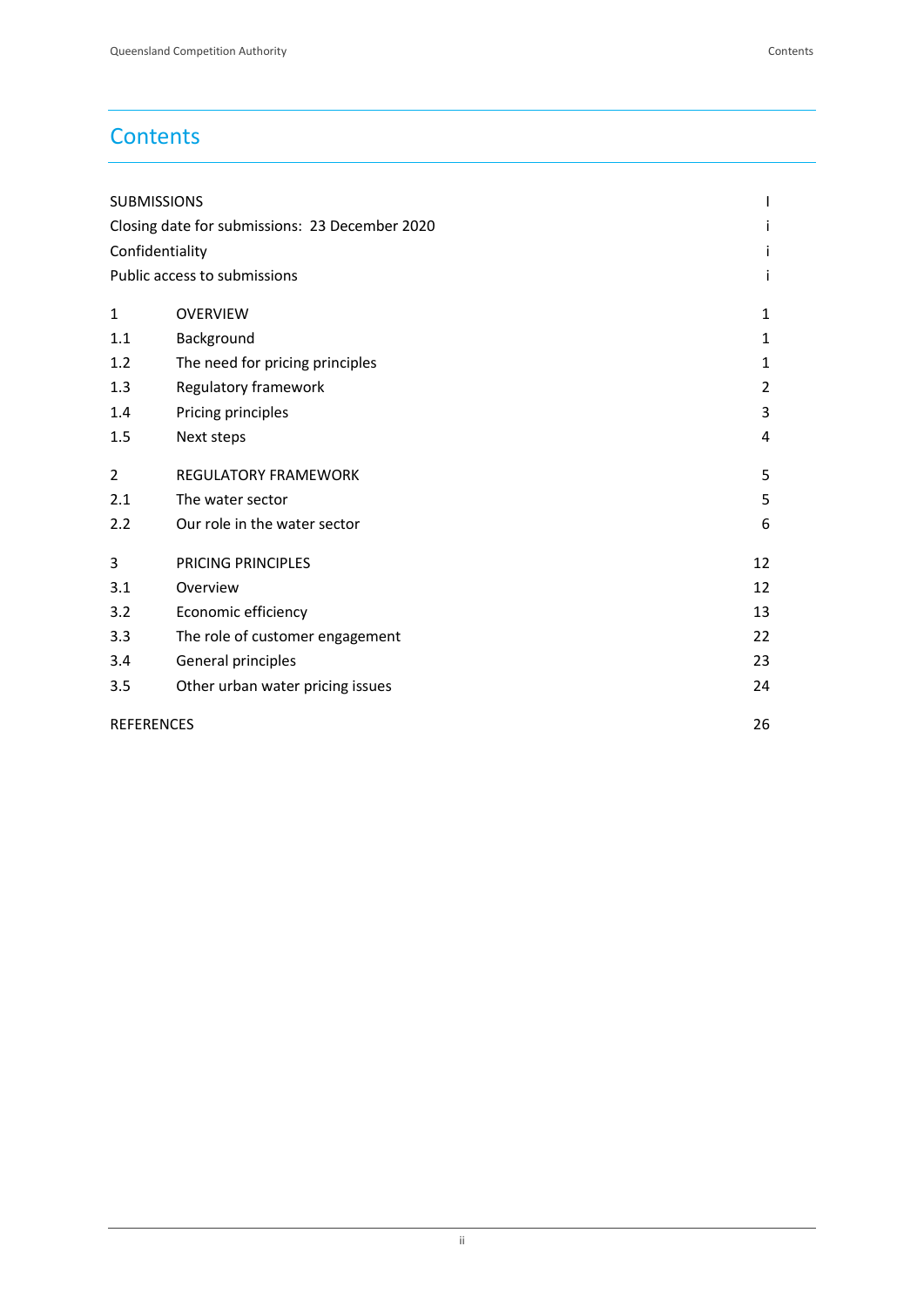# <span id="page-4-0"></span>1 OVERVIEW

# <span id="page-4-1"></span>1.1 Background

In September 1998, the Queensland Government (the government) directed us, under section 10(e) of the *Queensland Competition Authority Act 1997* (QCA Act), to advise on:

- pricing principles that we could adopt to underpin monopoly prices oversight for the water sector
- principles relevant to an assessment of appropriate maximum rates of return, asset valuation methodologies for pricing purposes and the extent to which a value could be attached to water.

In accordance with the terms of that direction, we prepared a confidential report for the government. Subsequently, the government directed us to update that report to consider the input of stakeholders through an appropriate consultation program.

We published the updated report in December 2000. It detailed the pricing principles we envisaged we would apply in exercising our regulatory responsibilities relating to, among other functions, prices oversight of monopoly water supply business activities. These principles include that prices should be cost reflective, forward looking, ensure revenue adequacy, promote sustainable investment, ensure regulatory efficiency, and take into account relevant public interest matters.

Since we published those principles, we have continued to refine our overall approach over several pricing investigations, consistent with our regulatory obligations.

This report is an update of the 2000 report. It outlines and explains a set of high-level pricing principles, distilled from our regulatory objectives, to give stakeholders a contemporary view of our regulatory approach. This update focuses on the general nature of these pricing principles; the details on how we apply these principles, such as the technical aspects of the valuation of assets and appropriate return on capital, are set out in recent water pricing reports and guidance material available on our website.

# <span id="page-4-2"></span>1.2 The need for pricing principles

Good regulatory practice requires the underlying regulatory principles and their application (the regulatory regime) to be transparent and understandable so that stakeholders have confidence in the regulatory regime. While the application of regulatory principles may evolve over time in light of experience and changing circumstances, a stable regulatory regime is one where changes that occur are communicated in advance and can be easily planned for and managed by stakeholders. 1

It is therefore important that the principles guiding us in the exercise of our regulatory responsibilities are transparent and predictable.

At the same time, the principles can only be a general guide to our approach. In applying them, we would give attention to the circumstances of a given pricing investigation. We are also obliged

<sup>1</sup> See, for example, R Baldwin, *Regulatory Stability and the Challenges of Re-regulating*, Centre on Regulation in Europe, 2013, p. 8.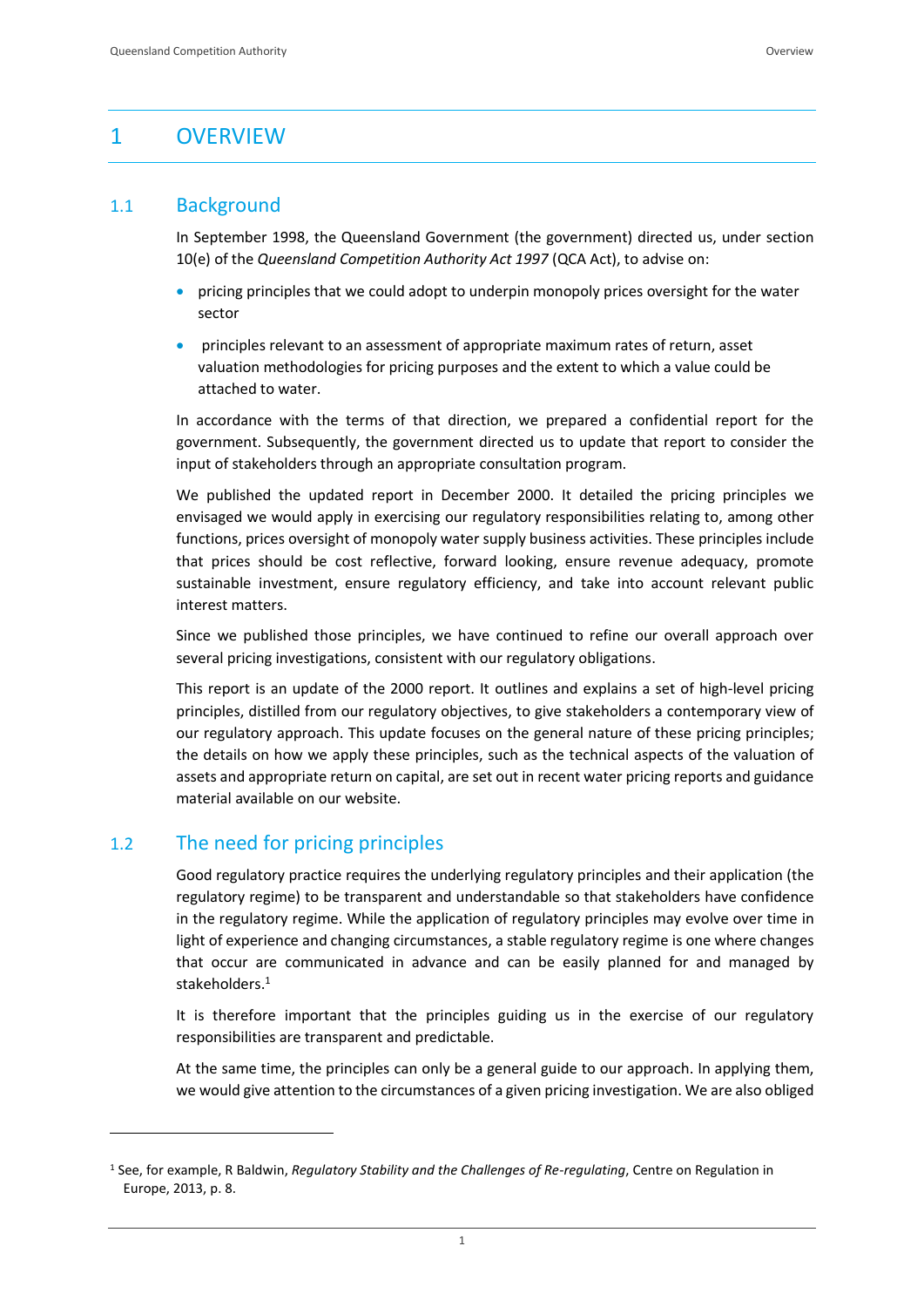to consider a range of public interest issues that may influence our recommendations or findings in any given pricing investigation.

# <span id="page-5-0"></span>1.3 Regulatory framework

Chapter 2 sets out a high-level summary of the regulatory framework within which we operate, including our regulatory responsibilities and our approach to balancing the competing factors we must have regard to when undertaking water pricing investigations.

We are an independent statutory body with, among other functions, prices oversight of monopoly business activities, under the provisions of the *Queensland Competition Authority Act 1997* (QCA Act).<sup>2</sup>

Under Part 3 of the QCA Act, we undertake investigations of pricing practices relating to declared monopoly business activities, when directed to do so by the Minister responsible for administering the QCA Act.

We also have a role in regulating the:

- prices of private water suppliers where their activities have been declared as monopoly water supply activities (under Part 5A of the QCA Act)
- terms and conditions of access to declared services (under Part 5 of the QCA Act).

However, there are currently no declared monopoly water supply activities (under Part 5A) or declared services (under Part 5) that are provided by means of water facilities.

We are required to consider certain matters, outlined in section 26, when conducting pricing investigations under Part 3 of the QCA Act, including economic efficiency factors and social equity factors. We may also have regard to any other matters that we consider relevant in undertaking a pricing investigation. In addition, we are required to consider any matters that the Minister directs us to consider when referring a monopoly business activity for a pricing investigation.

We note that regulatory tools are limited in their ability to achieve multiple and potentially conflicting objectives. Further, the QCA Act does not indicate the weightings to be applied to different factors and so we must apply our discretion in weighing up different factors in the context of a given investigation.

In general, we consider that social equity factors are best addressed through government policy because elected representatives are best placed to make decisions involving broader social policy and to resolve trade-offs between conflicting public interest matters.

Moreover, affordability concerns can typically be more effectively addressed by using the tax and transfer system. For example, income support payments can better address general cost of living pressures. Such policies limit potential distortions to efficient prices – thereby leaving customers to make efficient decisions in the use of water and other resources.

In considering social equity factors, in addition to relevant section 26 factors, we will take government policy into account including policy matters we may be directed to consider in a given pricing investigation, the legislative and regulatory obligations that apply to monopoly business activities and targeted subsidies to customers to address affordability concerns.

<sup>&</sup>lt;sup>2</sup> Unless otherwise stated, any reference to a section, part or schedule of a statute is to the relevant section, part or schedule of the QCA Act.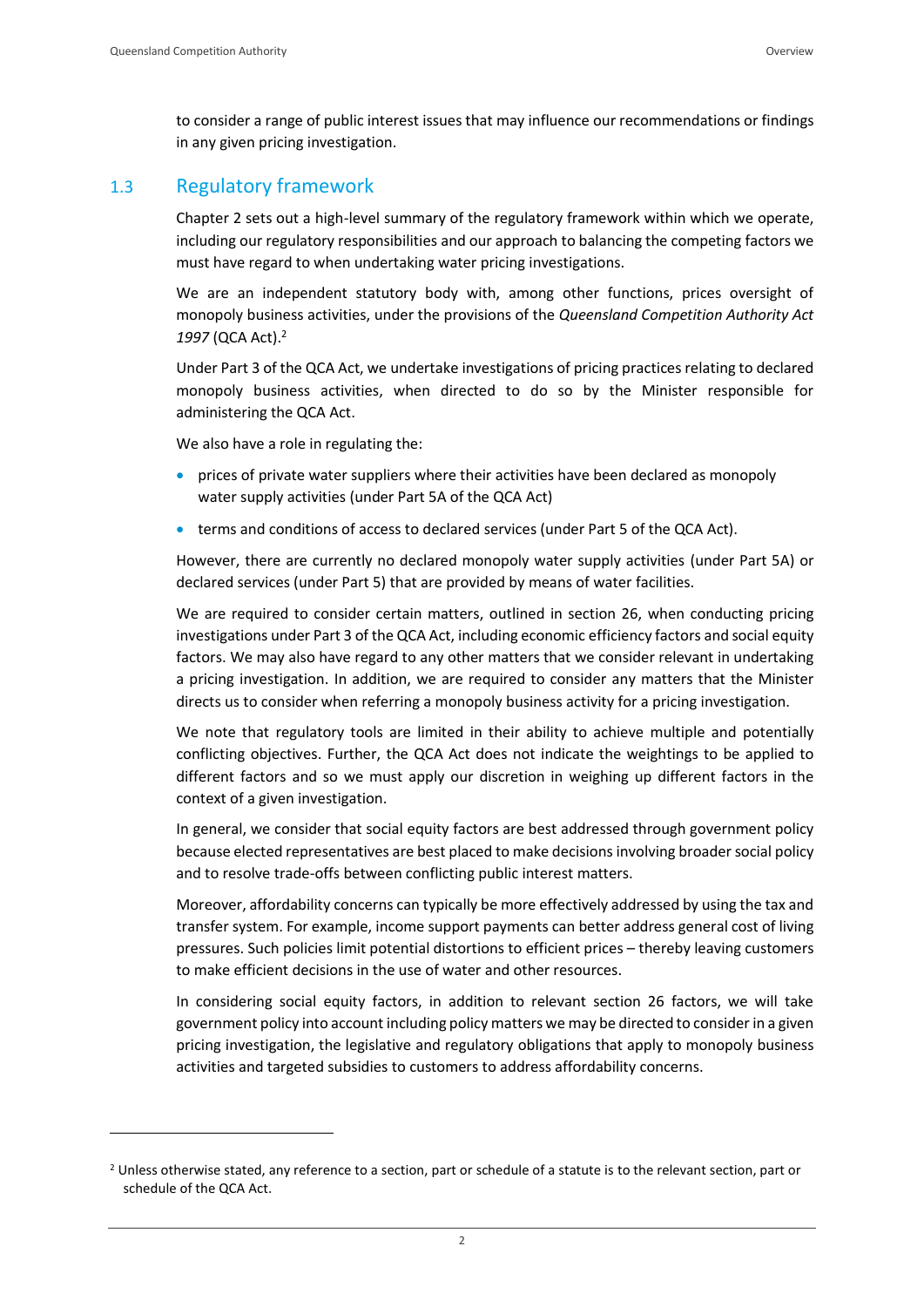Furthermore, as we are a public entity for the purposes of the *Human Rights Act 2019* (Qld), we must act or make a decision in a way that is compatible with human rights, and properly consider human rights when making a decision.<sup>3</sup> These obligations will apply as relevant to our regulatory responsibilities in the water sector.

# <span id="page-6-0"></span>1.4 Pricing principles

Chapter 3 outlines and explains the broad principles underlying our approach to the investigation of pricing practices in the water sector.

In summary, we consider that water prices associated with regulated monopoly business activities should generally:

- *recover the efficient costs of providing the relevant services* prices should generally recover the efficient costs of service levels that are necessary to meet required service standards and other regulatory obligations
- *signal the efficient use of the relevant services* prices should generally be structured to signal to customers the costs associated with their water use decisions
- *signal the efficient scale and timing of augmentations in supply infrastructure* prices should generally signal to customers the costs of supply augmentation to encourage the efficient scale and timing of investments in new capacity
- *reflect the appropriate sharing of risk* the level and structure of prices should enable regulated businesses to recover their prudent and efficient costs, subject to appropriate risk sharing between regulated businesses and their customers.

More broadly, water prices associated with regulated monopoly business activities should generally be:

- *informed by the service standard and the tariff structure preferences of customers* in setting prices, businesses should consider customer input regarding the level and quality of service, and the structure of tariffs
- *in the public interest* where appropriate, prices should take account of broader public interest concerns
- *transparent, predictable and simple* prices should be simple to implement and administer, and easy to understand by customers.

The Minister may direct us to consider stated matters during an investigation and make recommendations about a stated matter (discussed in chapter 2). The above principles are therefore a general guide to our approach; we will consider other matters that we may be directed to consider in our assessment and recommendation of prices.

In some instances, it will also be necessary to use our judgement in balancing these principles against one another when assessing and recommending prices.

<sup>3</sup> Section 58 of the *Human Rights Act 2019*.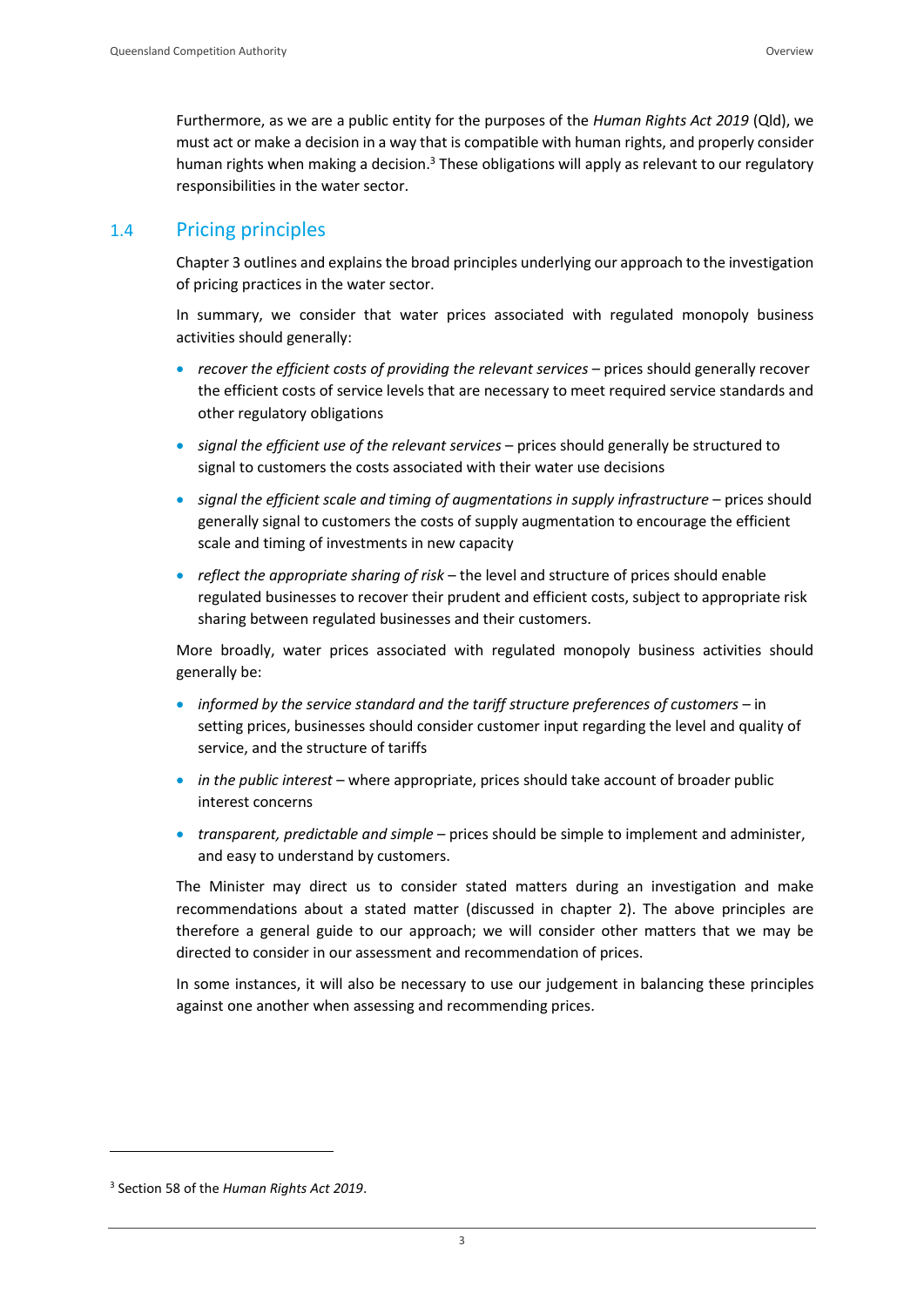# <span id="page-7-0"></span>1.5 Next steps

We will finalise the statement of regulatory pricing principles following consideration of any stakeholder feedback on this draft statement.

We invite interested parties and stakeholders to comment on this draft statement. Submissions are due by 23 December 2020.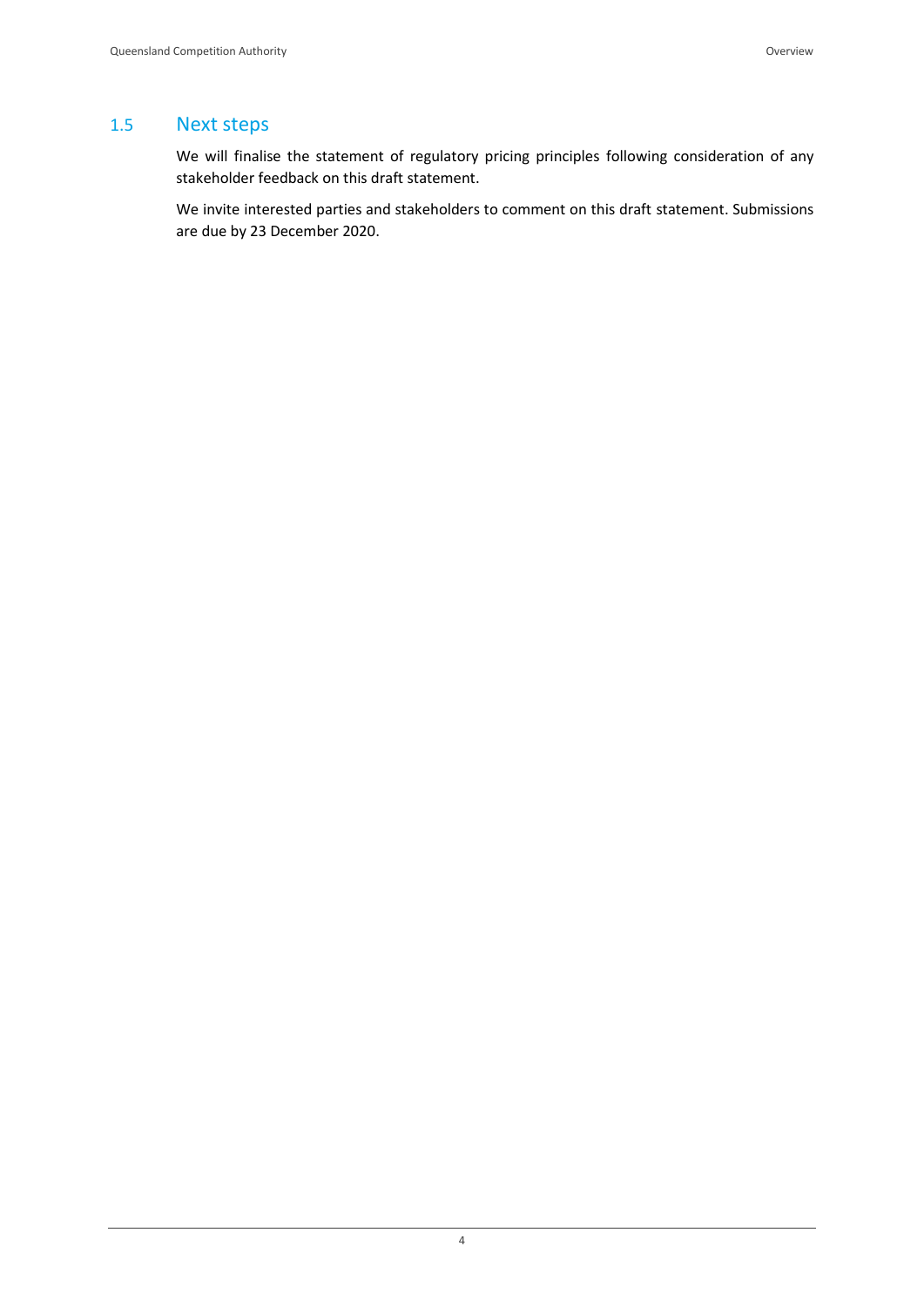# <span id="page-8-0"></span>2 REGULATORY FRAMEWORK

The various legislative provisions that make up the regulatory framework outlined here are a high-level summary only. The summary is not intended to be exhaustive of all issues that may arise in a particular situation.

# <span id="page-8-1"></span>2.1 The water sector

In Queensland, the safety and reliability of water supply is regulated under the *Water Supply (Safety and Reliability) Act 2008* (Water Supply Act). Under the Water Supply Act, water services include:

- water harvesting or collection
- the transmission of water
- the reticulation of water
- drainage infrastructure (other than for stormwater drainage)
- water treatment and recycling.

Water service providers include:

- drinking water service providers (mainly local governments)
- recycled water providers
- bulk water service providers and water authorities.

The *Water Act 2000* (Water Act), provides the framework for the sustainable management of water resources, including the planning, allocation and use of water. Water service providers have various obligations under the Water Act.

# 2.1.1 Urban water services

In south east Queensland, Seqwater is responsible for supplying treated bulk water to five distribution-retail entities, servicing business and residential customers in different local council areas.<sup>4</sup> The distribution-retail entities are:

- Queensland Urban Utilities (QUU), supplying the Brisbane, Ipswich, Lockyer Valley, Scenic Rim, and Somerset council areas
- Unitywater, supplying the Moreton Bay, Sunshine Coast and Noosa council areas
- Logan City Council, Redland City Council and Gold Coast City Council, each supplying their respective council areas.

Outside of south east Queensland, local councils and water authorities generally provide water supply services.<sup>5</sup>

<sup>4</sup> Seqwater also provides bulk water supply services to Stanwell Corporation, Toowoomba Regional Council and irrigators and other water entitlement holders.

<sup>5</sup> Sunwater provides bulk water supply services to some regional councils. There are also smaller water authorities that supply water for a range of activities.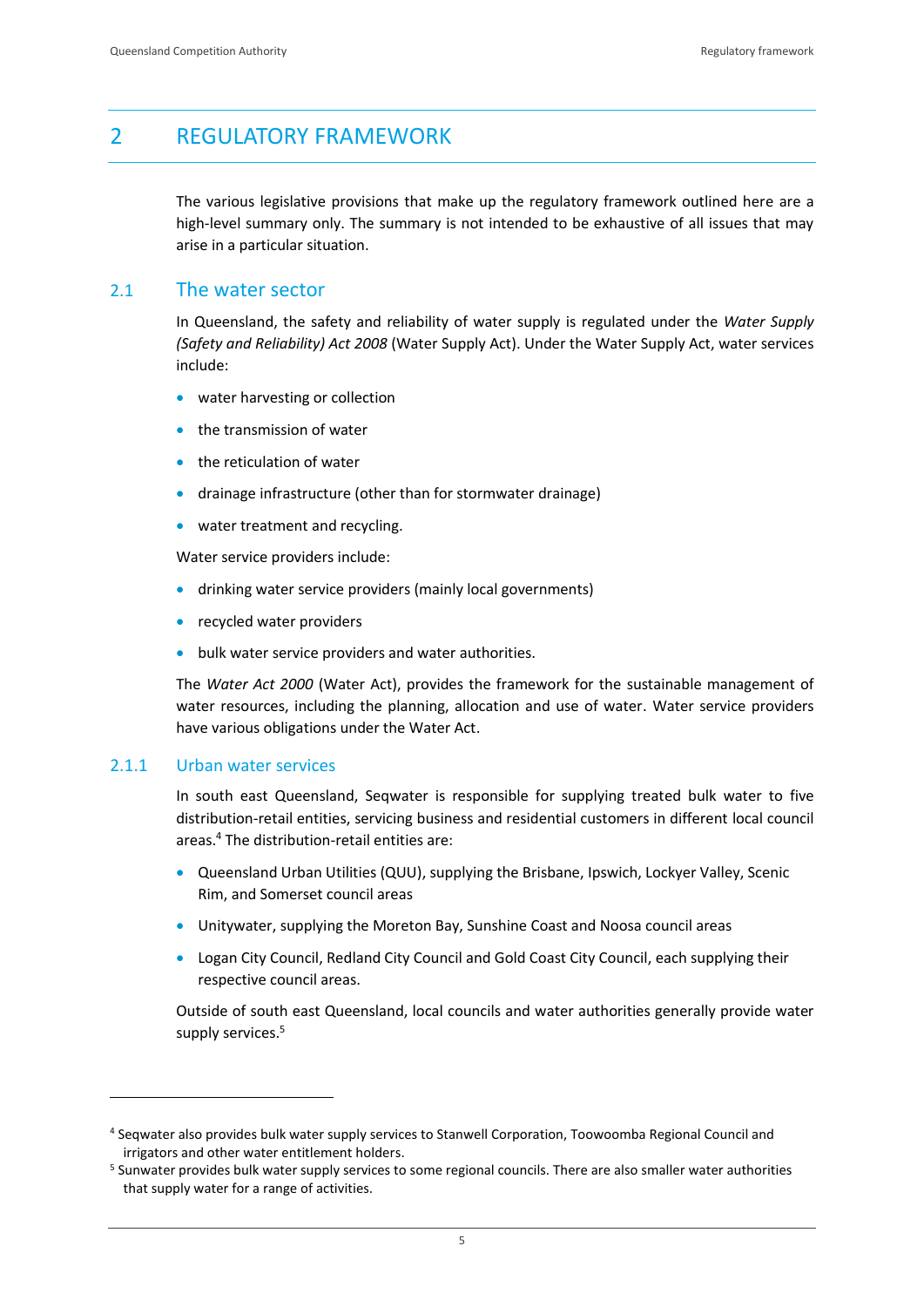There are two major bulk water authorities that provide bulk water supply services to industrial customers and the regional councils in their respective council areas. They are Gladstone Area Water Board and Mt Isa Water Board.

### 2.1.2 Rural water services

Sunwater is the dominant provider of bulk water supply and distribution services in rural Queensland. These services support irrigated agriculture, regional industry, and local governments, among others.

# <span id="page-9-0"></span>2.2 Our role in the water sector

We are an independent statutory body with, among other functions, prices oversight of monopoly business activities, under the provisions of the QCA Act.<sup>6</sup>

Under Part 3 of the QCA Act, we undertake investigations of pricing practices<sup>7</sup> relating to declared monopoly business activities, when directed to do so by the Minister of the Queensland Government responsible for administering the QCA Act.<sup>8</sup>

We also have a role in regulating the:

- prices of private water suppliers where their activities have been declared as monopoly water supply activities under Part 5A of the QCA Act
- terms and conditions of access to declared services under Part 5 of the QCA Act.

Among the key considerations for us in the oversight of pricing practices in the water sector are the need for efficient resource allocation and the promotion of competition, as well as the protection of consumers from the abuses of monopoly power.

# 2.2.1 Monopoly prices oversight

The prices oversight regime (Figure 1), under Part 3 of the QCA Act, involves:

- declaration by the Minister of an activity as a monopoly business activity
- ministerial referral of a declared activity to the QCA for a pricing investigation.

#### **Figure 1 The monopoly prices oversight framework**

| undertakes the<br>the activity to<br>activity to be a<br>any QCA<br>the QCA for a<br>investigation and<br>monopoly<br>reports findings<br>business activity<br>pricing<br>investigation | The Minister<br>declares an | The Minister<br>decides if and<br>when to refer |  | If an activity is<br>referred, the QCA |  | The Minister<br>accepts or rejects<br>recommendations |
|-----------------------------------------------------------------------------------------------------------------------------------------------------------------------------------------|-----------------------------|-------------------------------------------------|--|----------------------------------------|--|-------------------------------------------------------|
|-----------------------------------------------------------------------------------------------------------------------------------------------------------------------------------------|-----------------------------|-------------------------------------------------|--|----------------------------------------|--|-------------------------------------------------------|

<sup>&</sup>lt;sup>6</sup> Initially, the policy objective extended to prices oversight of monopoly or near-monopoly government business activities (see Explanatory Notes, Queensland Competition Authority Bill 1997, p. 1). This was subsequently extended to non-government monopoly business activities (see, Explanatory Notes, Queensland Competition Authority Amendment Bill 2008, p. 1).

 $7$  Under the QCA Act, pricing practices are defined as the level and structure of prices, or anything that affects the level and structure of prices, including, for example, service quality, costs of production and levels of performance relating to the business activity.

<sup>8</sup> The Minister currently responsible for administering the QCA Act is the Treasurer and Minister for Infrastructure and Planning.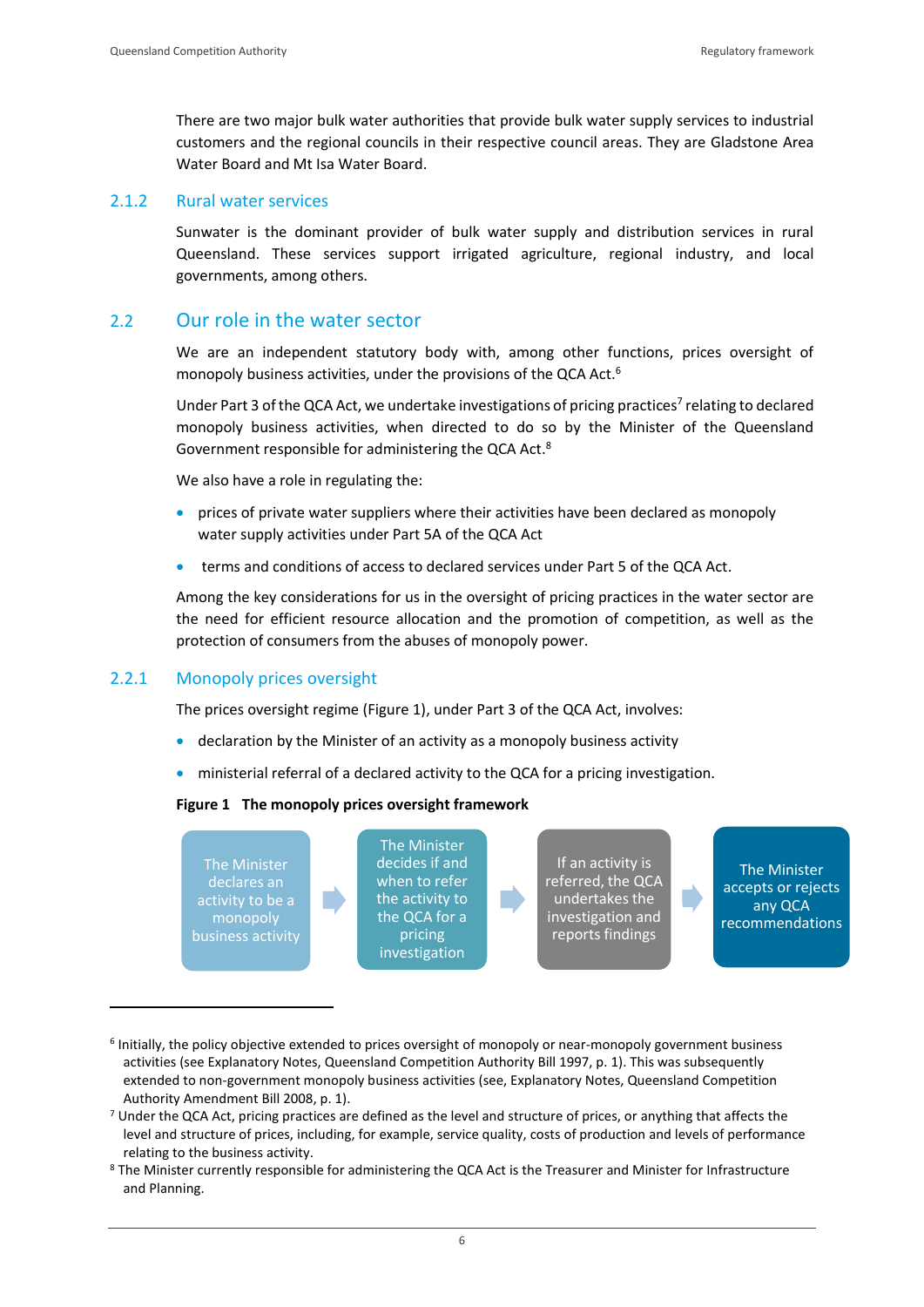#### Declaration of monopoly business activities

We have developed criteria for declaring monopoly business activities, consistent with our obligations under the QCA Act.<sup>9</sup> These include:

- an absence of vigorous rivalry in the relevant market and the existence of significant barriers to entry; or
- evidence of the exercise of market power.

The Minister may declare a government business activity to be a monopoly business activity, by gazette notice, having regard to the current criteria and any information or advice about the current criteria that we give to the Minister.<sup>10</sup> The Minister has declared the following government business activities in the water sector to be monopoly business activities:

- $\bullet$  the activity of bulk water supply by Seqwater<sup>11</sup>
- the activities of bulk water storage and distribution by Sunwater, undertaken for irrigation services, in specified water supply schemes and distribution systems<sup>12</sup>
- the activities of bulk water storage, bulk water delivery, bulk water treatment and bulk water supply by Gladstone Area Water Board.<sup>13</sup>

A government business activity may also be declared as a monopoly business activity by regulation.<sup>14</sup> Consistent with this, the following business activities have been declared to be monopoly business activities<sup>15</sup>:

- the water and sewerage services of particular local governments across Queensland<sup>16</sup>
- the water and sewerage services of Queensland Urban Utilities and Unitywater.

Like government business activities, non-government business activities may be declared by the Minister either by way of gazette notice or by regulation.<sup>17</sup> There are presently no such business activities in the Queensland water sector that are declared.

#### Pricing investigations relating to monopoly business activities

Our price investigation functions include:

• investigating and reporting to the Minister about pricing practices relating to monopoly business activities<sup>18</sup>

<sup>9</sup> Declaration can be in relation to a government business activity (s. 19) or a non-government activity (s. 21A). We have developed criteria in relation to the declaration of both — QCA, *Criteria for the Identification of Government Monopoly Business Activities*, March 2009; QCA, *Criteria for the Identification of Non-Government Monopoly Business Activities*, November 2008.

<sup>&</sup>lt;sup>10</sup> Section 19.

<sup>&</sup>lt;sup>11</sup> Gazetted on 5 May 2014.

<sup>12</sup> Gazetted on 6 April 2001.

<sup>13</sup> Gazetted on 13 September 2000.

<sup>&</sup>lt;sup>14</sup> Section 20.

<sup>15</sup> Section 2 of the *Queensland Competition Authority Regulation 2018*.

<sup>&</sup>lt;sup>16</sup> These are Bundaberg Regional Council; Cairns Regional Council; Gold Coast City Council; Logan City Council; Mackay Regional Council; Redland City Council; Rockhampton Regional Council; Toowoomba Regional Council; and Townsville City Council.

<sup>17</sup> Sections 21A, 21B.

<sup>18</sup> Sections 10(b), 23.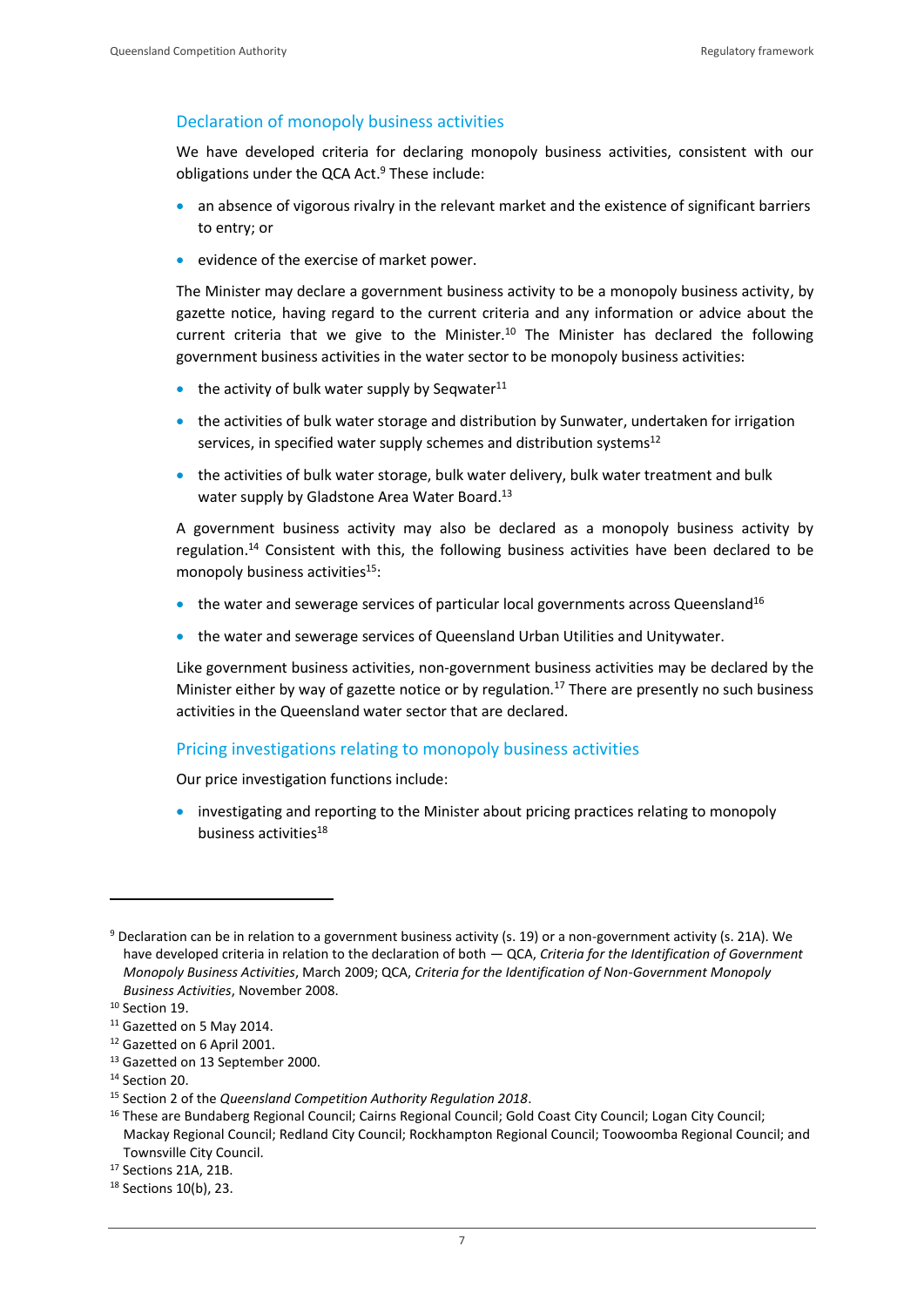• conducting price monitoring investigations in relation to monopoly business activities and reporting the results to the Minister.<sup>19</sup>

We may only undertake a pricing investigation upon direction from the Minister. When referring a monopoly business activity for an investigation, the Minister may direct us to consider stated matters in conducting the investigation and to make a recommendation about a stated matter.<sup>20</sup>

# Prices oversight for private water suppliers

We also have prices oversight responsibilities for private sector water supply activities, where such activities are declared to be monopoly water supply activities under Part 5A of the QCA Act.

A person may ask us to recommend (to the Minister) that, or the Minister may ask us to consider whether, a candidate water supply activity<sup>21</sup> should be declared to be a monopoly water supply activity.<sup>22</sup> We must recommend a candidate water supply activity<sup>23</sup> be declared if we are satisfied about all of the water supply criteria.<sup>24</sup>

Where an activity has been declared by the Minister to be a monopoly water supply activity, we can make binding pricing determinations for the monopoly water supply activities of a water supplier.<sup>25</sup>

There are currently no declared monopoly water supply activities under Part 5A of the QCA Act.

### 2.2.2 Third party access

Declaration of a service under Part 5 of the QCA Act, enables third parties to use facilities by means of which the service is provided, on commercial terms, so they can compete with the owners of these facilities and others in related markets.

Interested parties may apply for the declaration of a service by making a submission to us, explaining why the service meets the following criteria (the access criteria):

- Gaining access (or increased access) to the service on reasonable terms and conditions, as a result of declaration, would materially increase competition in related markets.
- The facility for the service could meet the total foreseeable demand in the market for the service (at least cost over the period for which the service would be declared)
- The facility is significant, having regard to its size or its importance to the Queensland economy.

<sup>19</sup> Sections 10(ba), 23A.

<sup>&</sup>lt;sup>20</sup> Section 24.

<sup>21</sup> Under schedule 2 of the QCA Act, a *candidate water supply activity* is a water supply activity carried on by a water supplier and declared under a regulation to be a candidate water supply activity. A *water supply activity* is in turn defined to include the provision of water services (i.e. water storage, transmission, reticulation, treatment or recycling) and/or wastewater services (i.e. wastewater treatment, the collection and transmission of wastewater through infrastructure or the disposal of wastewater). There are currently no candidate water supply activities. <sup>22</sup> Section 170G.

 $23$  Or part of the activity, that is itself a water supply activity.

<sup>24</sup> Section 170J. We have developed water supply criteria, as required under section 170C. See, QCA, *[Criteria for the](https://www.qca.org.au/wp-content/uploads/2019/05/4604_FinalCriteria-3.pdf)  [Identification of Monopoly Water Supply Activities,](https://www.qca.org.au/wp-content/uploads/2019/05/4604_FinalCriteria-3.pdf)* January 2003. These criteria are substantively the same as the criteria for declaring monopoly business activities.

<sup>&</sup>lt;sup>25</sup> Section 170ZB.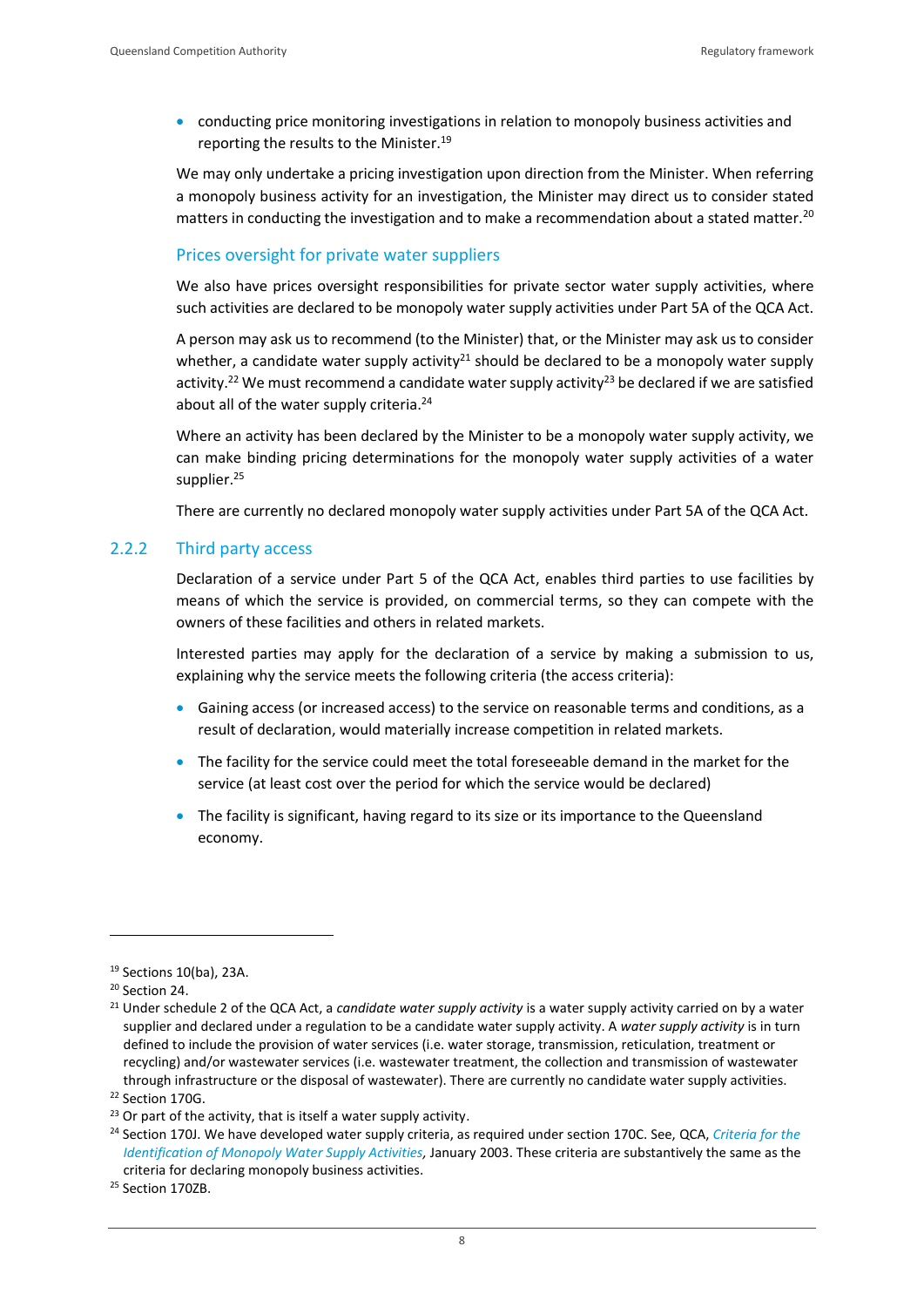• Gaining access (or increased access) to the service on reasonable terms and conditions, through declaration, would promote the public interest.<sup>26</sup>

We may assess an application and make a recommendation to the relevant minister (currently the Treasurer), who will make a decision having regard to the access criteria.

Where the owner of a facility providing a declared service and a person seeking access are unable to agree on the terms and conditions for access, either party may refer the dispute to us for resolution.<sup>27</sup> We then resolve the dispute by stipulating the terms and conditions that bind the parties. We may also approve an access undertaking, setting out the general terms on which the owner or operator of the facility undertakes to provide access to the service.<sup>28</sup>

At the time of writing, no water facilities have been declared for third party access.

Separate to the third party access provisions of the QCA Act, we have a role under the Bulk Water Supply Code, made by the responsible Minister under the Water Act.<sup>29</sup> The responsible Minister may seek our advice in making decisions about pricing or access matters under the provisions of this code.

#### 2.2.3 Regulatory obligations

We are required to consider certain matters when conducting pricing investigations under Part 3 of the QCA Act.<sup>30</sup> These may be broadly grouped under economic efficiency factors or social equity factors.

Economic efficiency factors include:

- efficient resource allocation
- promotion of competition
- protection of consumers from abuses of monopoly power
- efficient costs
- standard of goods or services including quality, reliability and safety
- appropriate rate of return on assets
- impact (of prices charged) on the environment
- demand management.

Social equity factors include:

- social welfare and equity considerations
- socially desirable investment or innovation
- economic and regional development issues.

<sup>26</sup> Section 76(2).

<sup>27</sup> Part 5, Division 2.

<sup>28</sup> Part 5, Division 7.

<sup>&</sup>lt;sup>29</sup> The Bulk Water Supply Code regulates the supply of bulk water services between Seqwater, the distribution-retail businesses in south east Queensland and any other parties prescribed under regulation to be 'bulk water customers'.

<sup>&</sup>lt;sup>30</sup> These are listed in section 26.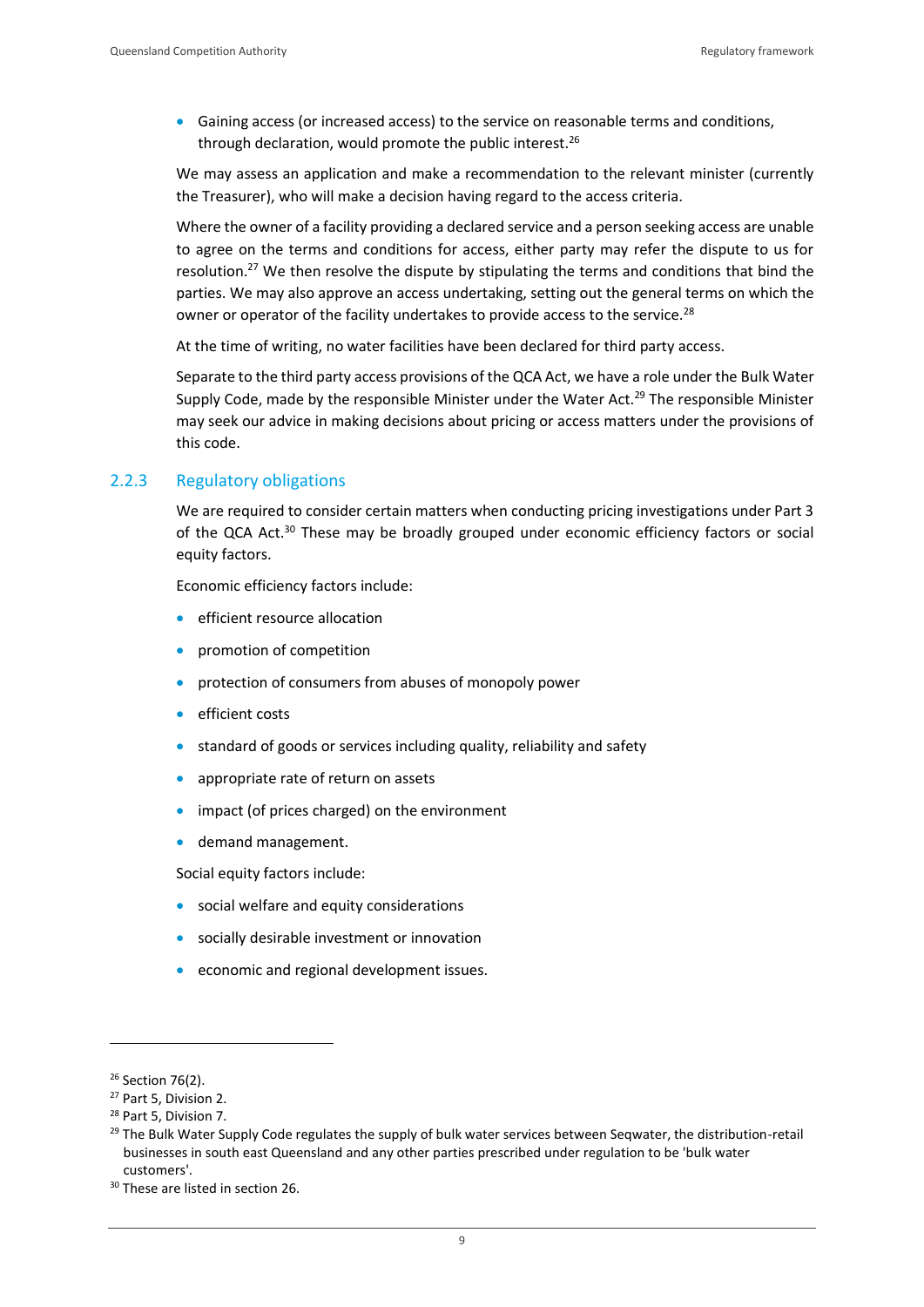In addition, we may have regard to any other matters that we consider relevant in undertaking a pricing investigation.<sup>31</sup> We are also required to consider any stated matters that the Minister directs us to consider when referring a monopoly business activity for a pricing investigation.<sup>32</sup>

It is important to note that regulatory tools are limited in their ability to achieve multiple and potentially conflicting objectives – for example, prices that reflect efficient costs could raise affordability concerns for a vulnerable subset of customers. Addressing such concerns would typically require separate tools, such as government provision of explicit and transparent community service obligation (CSO) subsidies.

As the QCA Act does not indicate the weightings to be applied to different factors, we must apply our discretion in weighing up different factors in the context of a given investigation. It is a wellaccepted proposition that in the absence of a statutory indication of the weight to be given to various considerations, it is generally for the decision-maker and not the court to determine the appropriate weight to be given to the matters which are required to be taken into account in exercising that statutory power.<sup>33</sup>

In general, we consider that social equity factors are best addressed through government policy because elected representatives are best placed to make decisions involving broader social policy and to resolve trade-offs between conflicting public interest matters.

Moreover, affordability concerns can typically be more effectively addressed by using the tax and transfer system. For example, income support payments can better address general cost of living pressures experienced by some residential customers and targeted industry assistance can be more effective at addressing temporary shocks such as droughts. By providing direct assistance, these policies limit potential distortions to efficient prices thereby leaving customers to make efficient decisions in the use of water and other resources.

In considering social equity factors, in addition to relevant section 26 factors, we will take government policy into account including policy matters we may be directed to consider in a given pricing investigation, the legislative and regulatory obligations that apply to monopoly business activities and targeted subsidies to customers to address affordability concerns.

#### 2.2.4 Commitments under the National Water Initiative

The National Water Initiative (NWI), to which the Council of Australian Governments (COAG) agreed in 2004, is a national blueprint for water reform. It is a shared commitment by governments to increase the efficiency of Australia's water use, leading to greater certainty for investment and productivity, for rural and urban communities and for the environment. $34$ 

The NWI lists a set of best practice water pricing objectives including<sup>35</sup>:

<sup>&</sup>lt;sup>31</sup> Section 26(3).

<sup>32</sup> Section 24(1)(b).

<sup>33</sup> Minister for Aboriginal Affairs v Peko-Wallsend Ltd (1986) 162 CLR 24, 41. Also see Telstra Corporation Ltd v ACCC [2008] FCA 1758.

<sup>&</sup>lt;sup>34</sup> The Productivity Commission conducts triennial assessments of the National Water Initiative (NWI), as required by the *Commonwealth Water Act 2007*. At the time of writing, the Productivity Commission is conducting the second of these triennial assessments and will assess the progress of all Australian governments in achieving the objectives, outcomes and timelines anticipated under the NWI. The Productivity Commission will also recommend actions that governments might take to better achieve these objectives, outcomes and timelines, as well as future reform priorities.

<sup>35</sup> COAG, *Intergovernmental Agreement on a National Water Initiative*, 1994.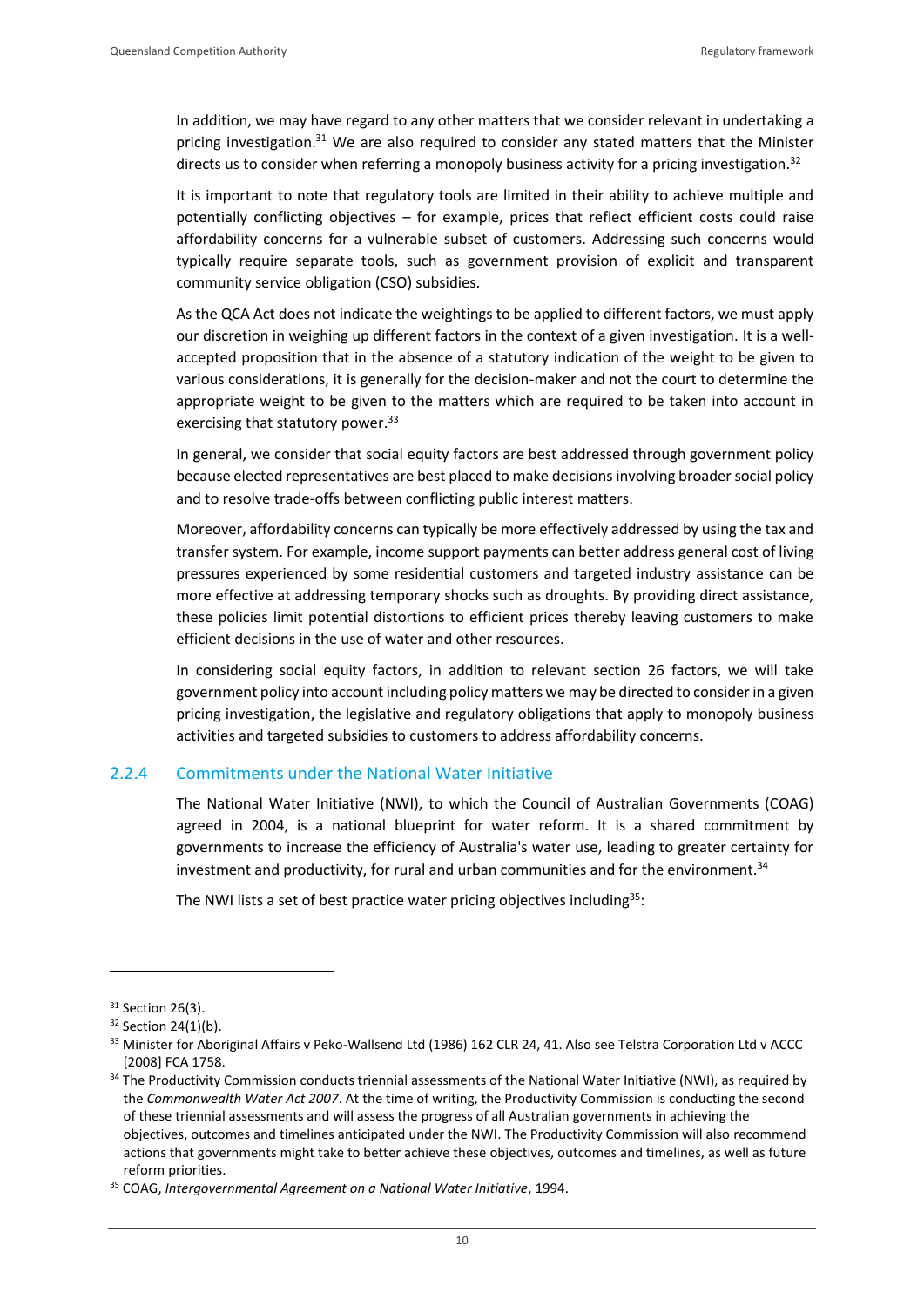- promoting economically efficient and sustainable use of water resources, water infrastructure assets and government resources devoted to the management of water
- ensuring sufficient revenue streams to allow efficient delivery of required services
- avoiding perverse or unintended pricing outcomes.

These principles are broadly consistent with our obligations.

#### 2.2.5 Role of the pricing principles

Good regulatory practice requires underlying regulatory principles and their application (the regulatory regime) to be transparent and understandable so that stakeholders have confidence in the regime. The application of regulatory principles may evolve over time in light of experience and changing circumstances, but a stable regulatory regime is one where changes that occur are communicated in advance and can be easily planned for and managed by stakeholders.<sup>36</sup>

In this vein, we consider it important that the principles guiding us in the exercise of our regulatory responsibilities are transparent and predictable so that stakeholders have confidence in the regulatory regime and benefit from reduced regulatory costs.

We have distilled these pricing principles from our regulatory objectives. The principles focus primarily on economic efficiency criteria but are to be balanced against other public interest considerations.

They may be refined in future if changes in technology and institutional structure alter regulatory objectives over time.

<sup>36</sup> See, for example, R Baldwin, *Regulatory Stability and the Challenges of Re-regulating*, Centre on Regulation in Europe, 2013, p. 8.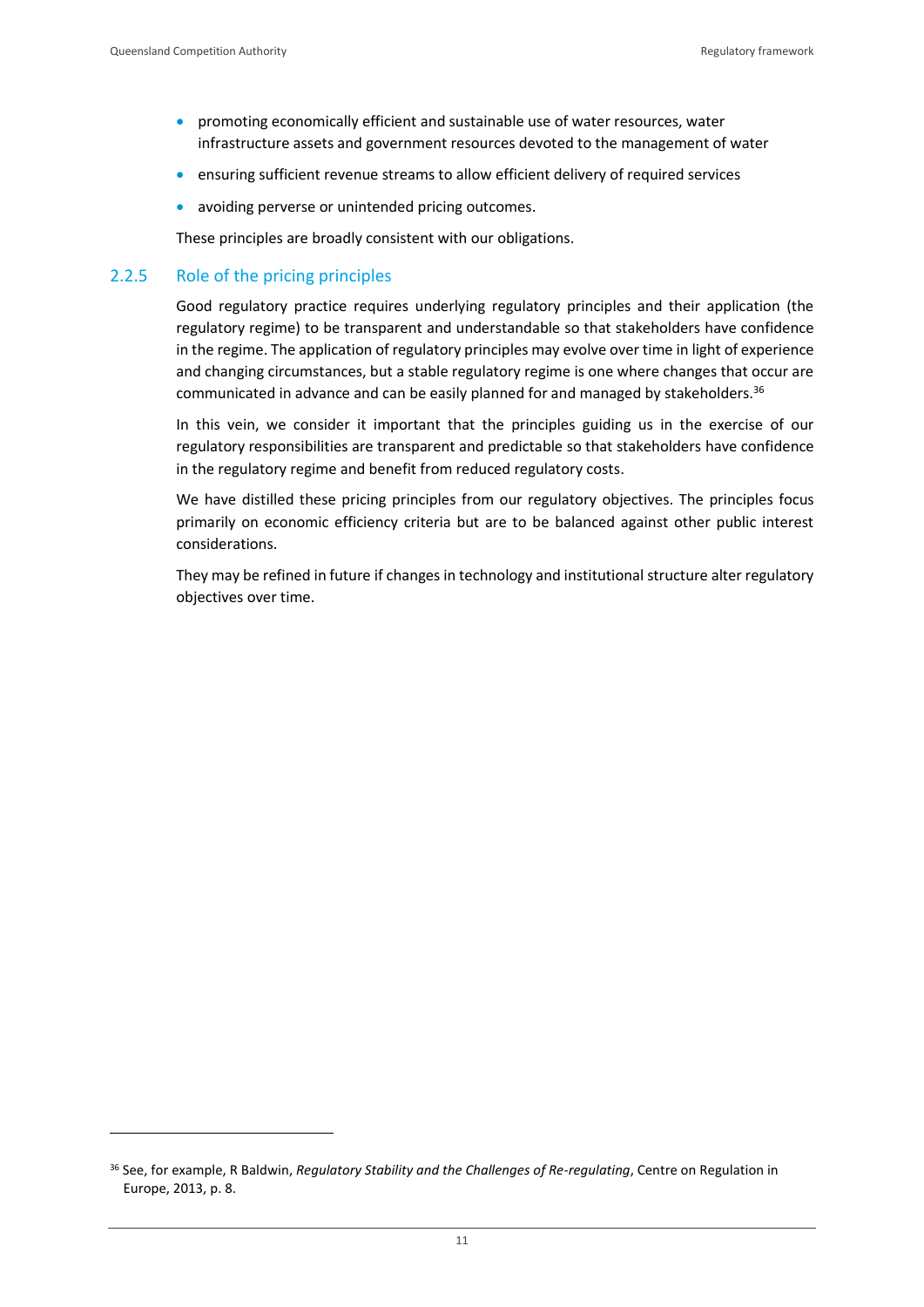# <span id="page-15-0"></span>3 PRICING PRINCIPLES

The broad principles outlined here underpin our approach to the pricing of water services delivered to customers.

Details on how we apply these principles — such as the technical aspects of the valuation of assets and appropriate return on capital — are set out in recent water pricing reports and guidance material available on our website.

### <span id="page-15-1"></span>3.1 Overview

As discussed in chapter 2, we consider economic efficiency to be a primary objective given the existence of broad government policies targeting social equity goals. However, the Minister may direct us to consider stated matters in the course of an investigation and make recommendations about a stated matter.<sup>37</sup> These principles are therefore a general guide to our approach and we will consider other matters that we may be directed to consider in our assessment and recommendation of prices.

Under the criteria for economic efficiency, we consider that water prices associated with regulated monopoly business activities should generally:

- *recover the efficient costs of providing the relevant services* prices should generally recover the efficient costs of service levels that are necessary to meet required service standards and other regulatory obligations
- *signal the efficient use of the relevant services* prices should generally be structured to signal to customers the costs associated with their water use decisions
- *signal the efficient scale and timing of augmentations in supply infrastructure* prices should generally signal to customers the costs of supply augmentation to encourage the efficient scale and timing of investments in new capacity
- *reflect the appropriate sharing of risk* the level and structure of prices should enable regulated businesses to recover their prudent and efficient costs, subject to appropriate risk sharing between regulated businesses and their customers.

More broadly, water prices associated with regulated monopoly business activities should generally be:

- *informed by the service standard and the tariff structure preferences of customers* in setting prices, businesses should consider customer input regarding the level and quality of service, and the structure of tariffs
- *in the public interest* where appropriate, prices should take account of broader public interest concerns
- *transparent, predictable and simple* prices should be administratively simple to implement and easy to understand by customers.

In some instances, it will be necessary to use our judgement in balancing these principles against one another when assessing and recommending prices.

 $37$  Section 24(1)(b) of the QCA Act.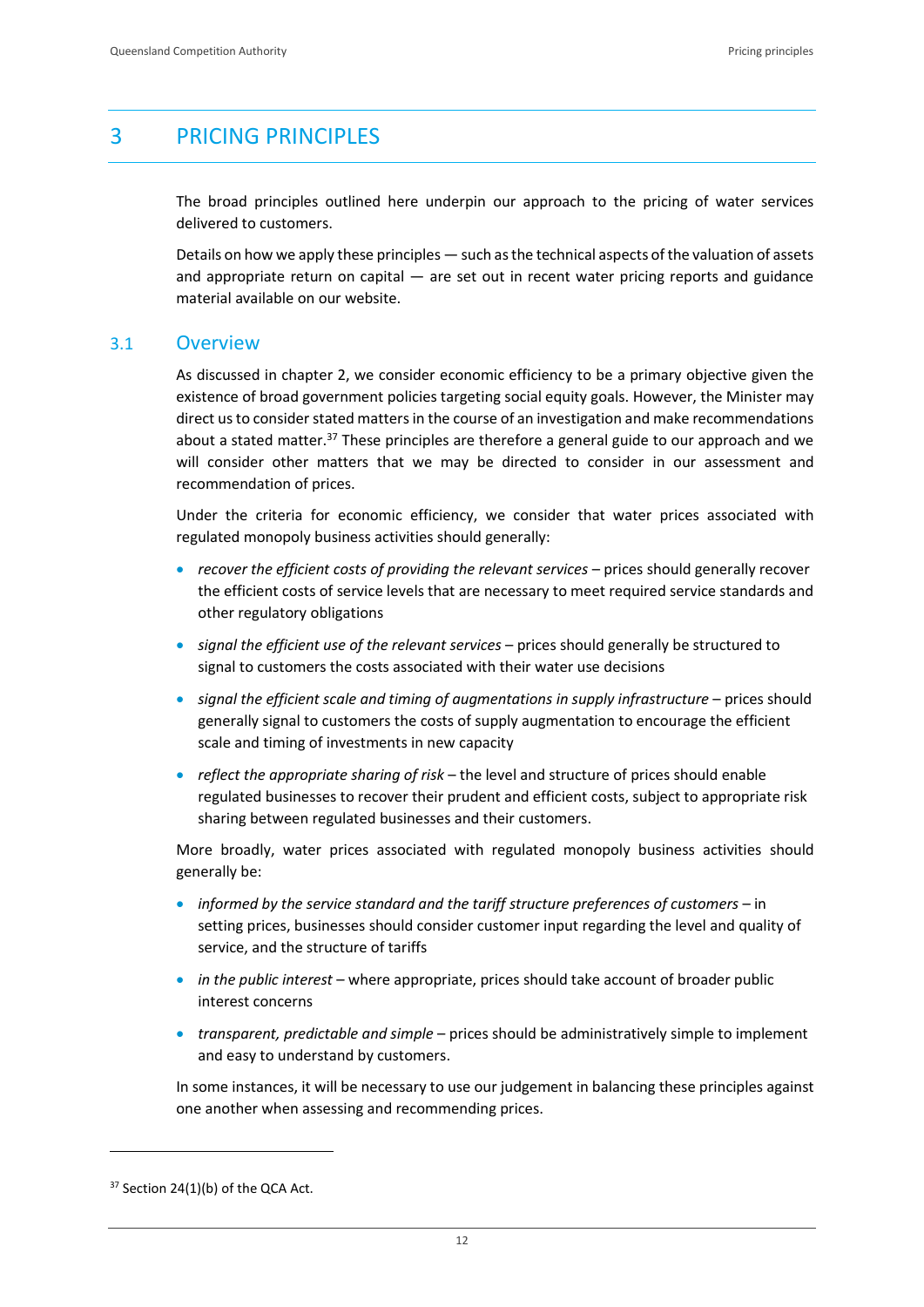# <span id="page-16-0"></span>3.2 Economic efficiency

Economic efficiency is maximised when no feasible changes in prices, production or consumption can benefit the community. It is usually considered in the contexts of productive, allocative, and dynamic efficiency.

# 3.2.1 Productive efficiency

Productive efficiency is achieved where a product or service is produced at least cost. In a competitive market, competitive pressure helps to ensure that producers employ the least cost mix of operating and capital inputs to produce the goods and services that their customers want. This maintains downward pressure on market prices to the benefit of the community.

When investigating pricing practices relating to monopoly business activities, we will consider productive efficiency by assessing, among other things, whether the costs to be recovered through prices are prudent and efficient.

# Principle 1: Prices should recover the efficient costs of providing the relevant services

Prices should generally recover the efficient costs of service levels that are necessary to meet required service standards and other regulatory obligations.

In applying this principle, we will consider, among other things:

- the proper scope of the cost base
- the prudency and efficiency of the cost base.

#### Delineating the cost base

Costs incurred to meet required service levels would typically include:

- operating expenditure  $-$  this is usually recurring expenditure that is fully expensed annually, such as labour, materials, electricity, administration, and insurance
- capital expenditure this is expenditure on long lived assets such as investment in water storage and delivery infrastructure and water treatment infrastructure. It is typically recovered over the life of the relevant asset, through an annual return on and of capital, ensuring that investors are adequately compensated for commercial and regulatory risk.

Businesses may also incur expenditure, whether operating expenditure or capital expenditure, to meet legislative and other compliance obligations such as environmental and safety requirements. We would typically include in the cost base, these and other costs that regulated businesses incur in the normal course of supplying water services.

However, the cost base would typically exclude costs incurred in the provision of non-regulated services or services that provide a benefit to other customers and have a dedicated funding stream.<sup>38</sup>

<sup>&</sup>lt;sup>38</sup> For example, formal flood mitigation services provided by storage assets may be funded out of government revenue, or there may be dedicated fees associated with the use of recreational facilities.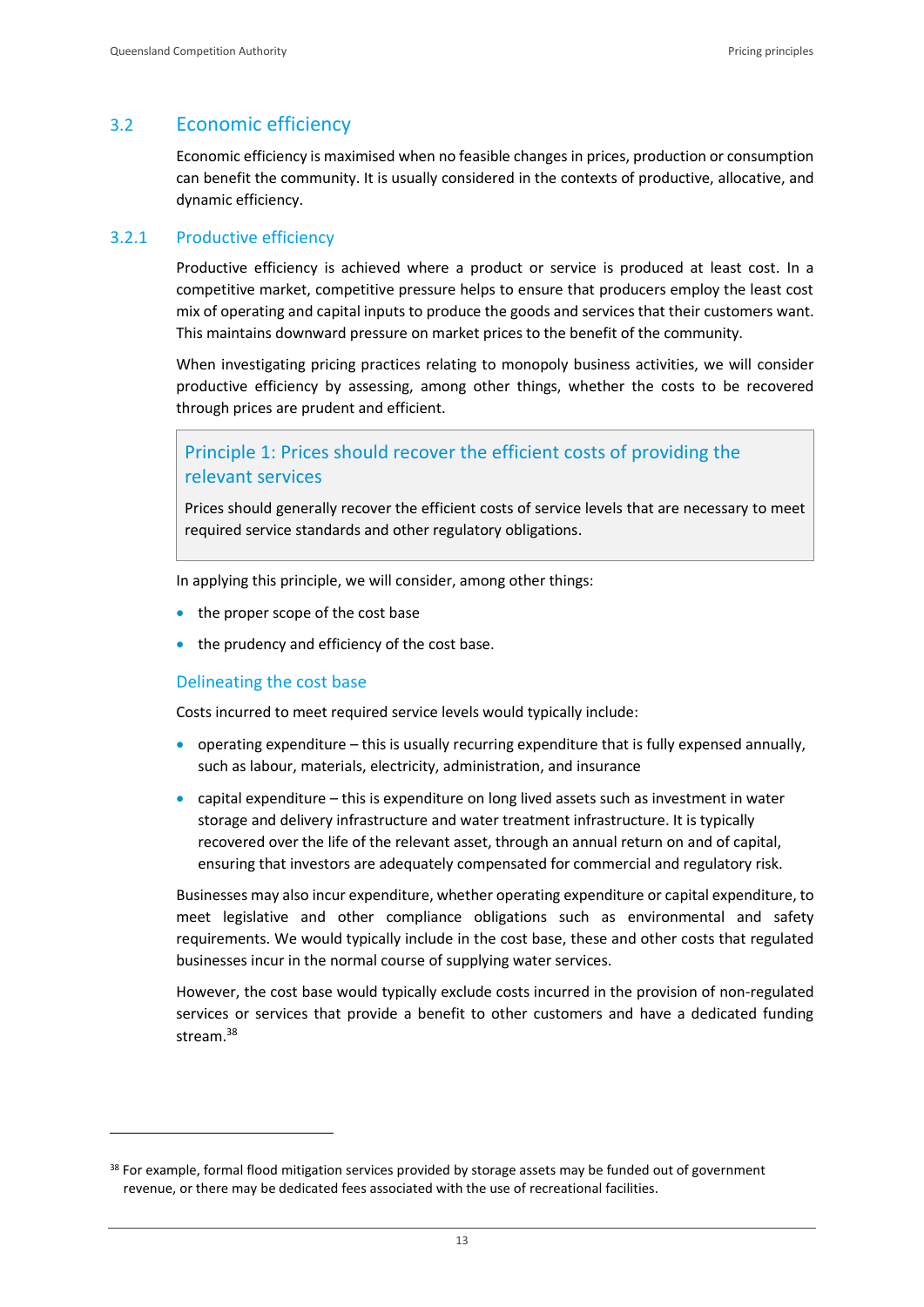#### Return on capital

To fund significant investments in long-lived assets, commercial businesses typically raise funds from capital markets and must compensate investors for the opportunity cost of the funds – that is, the expected rate of return from foregone investment opportunities of similar risk.<sup>39</sup> This is the rate of return demanded by investors and represents the cost of capital to the business.

Consistent with accepted regulatory practice, we generally estimate the required rate of return as the weighted average cost of capital (WACC).<sup>40</sup>

The WACC assumes that businesses can raise capital from two sources  $-$  debt and equity  $-$  and is calculated as the rate of return to each of these sources, weighted to account for the relative proportions of debt and equity to total capital.

#### Return of capital

Return of capital, or depreciation, represents the repayment of capital to an investor.

In regulatory practice, straight‐line depreciation is usually adopted as a default position because it is simple, transparent, and typically the standard approach in business. This approach assumes an equal annual amount of reduction in service potential each year over the useful life of the asset.

While we would typically adopt straight-line depreciation as the default option, we may consider alternative depreciation profiles – for example, in some circumstances, it may be appropriate to recover relatively less of the return of capital in the early years to encourage capacity utilisation and then recover relatively more in future years when demand growth is expected to take up excess capacity.

#### Prudency and efficiency of the cost base

We generally consider expenditure to be *prudent* if it can be justified by reference to an identified need or cost driver and *efficient* if it minimises the long-term costs of providing the relevant service. In assessing the prudency and efficiency of proposed costs we may:

- review the entity's costs and operating policies and procedures with the assistance of an expert consultant to assess whether they are suitable to deliver on service requirements $41$
- implement incentive mechanisms so that the firm has an incentive to reveal its true costs and make the effort to reduce these costs over time<sup>42</sup>
- complement the above with benchmarking analysis (where practicable) to confirm whether costs are consistent with industry best practice.

 $39$  An alternative to this approach, which is typically applied in the rural irrigation sector, is the renewals annuity approach. Under this approach, forecast renewals expenditure required to maintain assets is smoothed over a set period typically requiring customers to make a stream of upfront payments for expenditure that is forecast to be incurred in future years.

<sup>40</sup> We are currently undertaking a review of our WACC methodology.

<sup>&</sup>lt;sup>41</sup> We have typically adopted this approach, often referred to as 'cost of service regulation', in our pricing investigations to date.

<sup>&</sup>lt;sup>42</sup> This is typically referred to as incentive regulation and involves de-linking revenue from costs to reward outperformance or penalise underperformance. For example, the business may be allowed to retain a share of any efficiency gains for a given period thereby providing it with the incentive to continue to seek and reveal these efficiencies over time. We note that it may not always be practical for us to implement multi-period incentive mechanisms as we generally do not have a standing remit to undertake pricing investigations but typically do so periodically on direction from the government.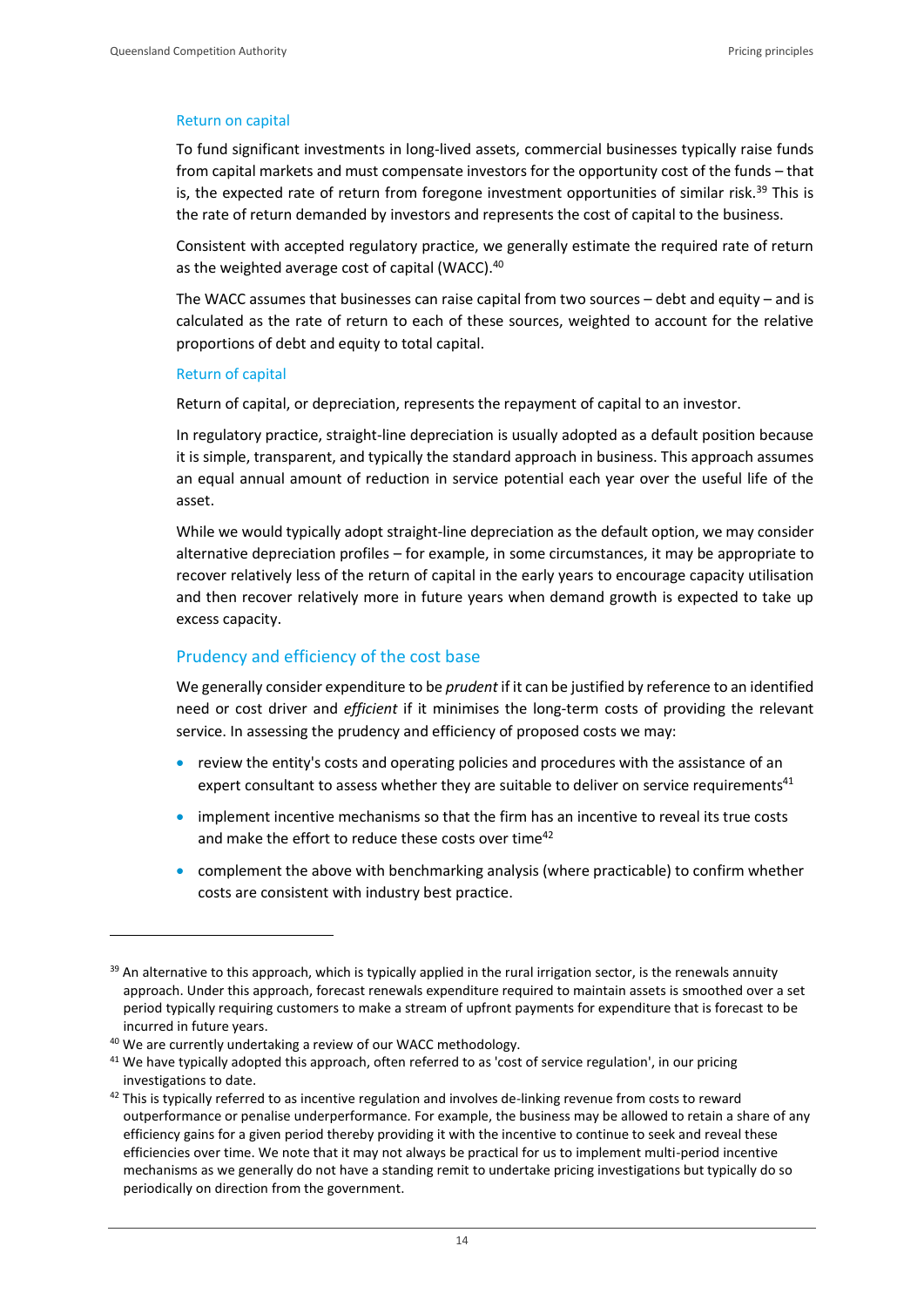#### 3.2.2 Allocative efficiency

Allocative efficiency is achieved when resources are allocated to their most highly valued uses.

In a competitive market, market prices signal to consumers the cost of providing different goods and services, thereby ensuring that resources are allocated to the production of goods and services most valued by the community. This is because competitive market prices typically reflect the marginal cost of supply — that is, the cost of making an additional unit of the service available (e.g. an extra kilolitre of water).

Where prices are set below marginal cost, resources could be used in economically wasteful ways. For example, if the retail price of water is set below marginal cost, the community might increase its water use in ways that bring little benefit (relative to the additional cost of supply) even though the resources committed to supplying the extra water could be employed in more beneficial ways.

Similarly, where prices are set above marginal cost, the community may be deprived of high value uses of available resources. For example, if the retail price of water to business customers is set above marginal cost, small business users may cut back on water they need to grow their business even though the benefit derived could be higher than the marginal cost.

In the case of natural monopolies, it may not always be practical to set prices at marginal cost. For example, it is often quite costly to make an investment in water infrastructure such as a significant upgrade to a water treatment plant. Once the new plant is in place, however, the ongoing cost of supplying a kilolitre of water is relatively low. In these circumstances, setting the retail price of water at marginal cost would mean that the business would be unable to fully recover the initial investment in the treatment plant, contrary to the principle of full cost recovery.

In such circumstances, an efficient alternative to marginal cost pricing is a two-part tariff.<sup>43</sup> Under this tariff structure, the variable component signals the efficient use of the resource while the fixed component recovers any shortfall in revenue. Ideally, the fixed component would be set to avoid disconnections from the service – that is, the fixed component should not exceed any customer's valuation of the service.<sup>44,45</sup>

In the context of a given investigation, we will consider allocative efficiency by assessing, among other things, the extent to which proposed prices provide signals about efficient water use, while also achieving revenue adequacy.

# Principle 2: Prices should signal the efficient use of the relevant services

Prices should generally be structured to signal to customers the costs associated with their water use decisions.

In signalling efficient water use, prices may need to reflect the scarcity value of water, identifiable and material differences in the cost of supply (for example on the basis of location) or the environmental impacts of water consumption.

<sup>43</sup> RH Coase, 'The Marginal Cost Controversy', *Economica*, vol. XIII, no. 51, 1946, pp. 169–82.

<sup>&</sup>lt;sup>44</sup> This risk is muted where the customer base from which fixed costs are to be recovered is sufficiently large.

<sup>&</sup>lt;sup>45</sup> One advantage of this kind of tariff structure is that where government policy is to provide relief to address affordability concerns, the relief can be provided on the fixed charge while maintaining signals about efficient water use.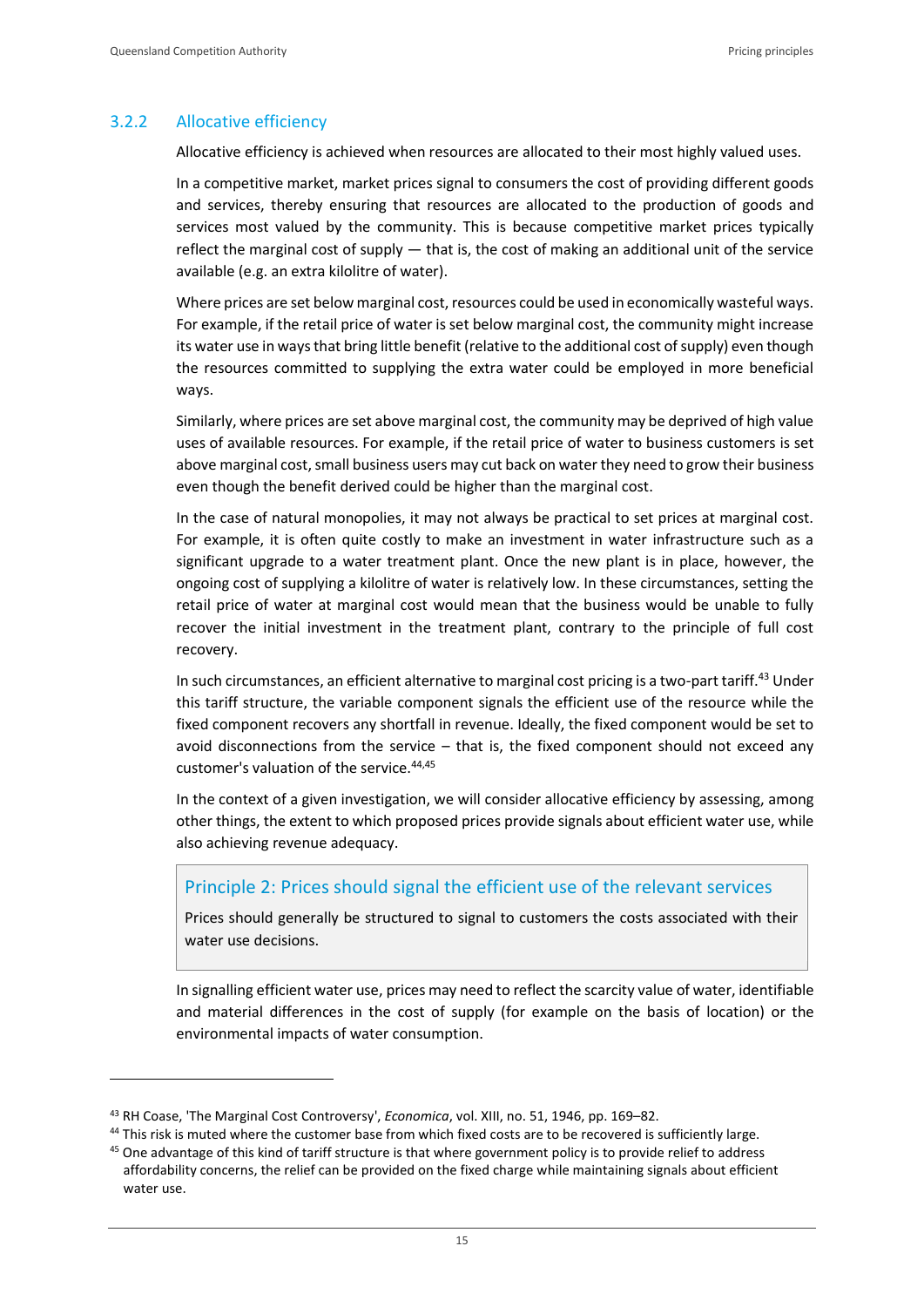#### Scarcity pricing

In a competitive market, the market price typically adjusts to balance demand with available supply. That is, prices are typically flexible, reflecting short-run marginal cost (SRMC).

SRMC refers to the cost of supplying an extra unit of a product or service, such as reticulated water, over a period when capacity is constant. When there is spare capacity, SRMC mainly reflects variable costs – that is, the costs that vary with demand, such as chemical and electricity costs incurred in operating water treatment plants. When the system is operating at full capacity, SRMC may increase substantially to reflect the scarcity value of water—that is, the price may rise significantly to ensure that available supply is allocated to users with the highest valuation (Figure 2).





In this stylised example, installed capacity is  $Q*$  and firms employ a technology whereby the cost of each unit supplied is  $P_0$ . Market demand is based on customers' willingness to pay and increases as price decreases.

Therefore, up to a market demand of  $Q<sub>*</sub>$ , the market price is P<sub>0</sub> (for example, with a demand schedule such as *Demand*<sup> $0$ </sup>. If market demand were to exceed  $Q<sub>*</sub>$  at a price of P<sub>0</sub> (for example with a demand schedule such as *Demand1*), the market price would increase sufficiently to balance demand with available supply (for example a price of  $P_1$ ).

SRMC pricing can increase allocative efficiency in times of scarcity<sup>46</sup>; however, this would typically require a functioning market for the resource.

In the absence of a market for water, an administered scarcity price could be considered in addition to short-term non-price measures such as demand restrictions.

As noted by Frontier Economics, an administered scarcity price applied at the retail level can provide signals to end use customers about the opportunity cost of water, as water availability changes. For example, as storages decline, higher prices could provide end use customers with an incentive to conserve water by reducing potable water consumption and investing in water savings and thereby reduce the need for water restrictions.<sup>47</sup>

An administered scarcity price could be determined in a few ways, including:

<sup>&</sup>lt;sup>46</sup> In the case of water supply, scarcity could arise from, among other things, the variability of inflows into storages (due to the natural variability of rainfall), the size of storages relative to demand and the extent of rainfall independent sources available to draw on such as desalination plants.

<sup>47</sup> Frontier Economics, *Efficient water resource pricing in Australia: an assessment of administered scarcity pricing in urban areas*, Waterline report series no. 44, prepared for the National Water Commission, 2011, p. 23.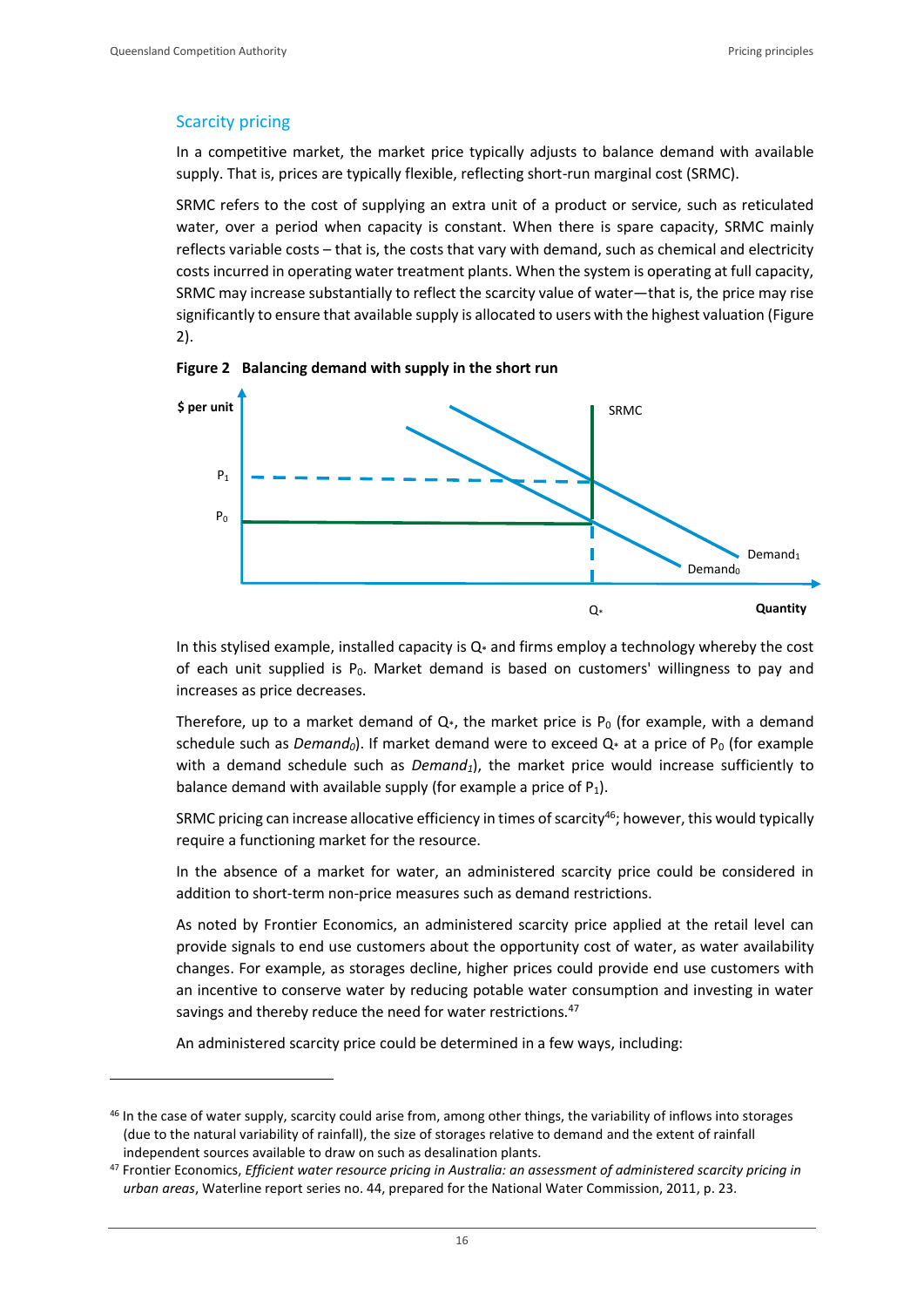- using economic modelling to calculate a dynamically efficient price
- setting prices to reflect the marginal cost of alternative supply and demand options, triggered by changes in dam levels, based on current operating rules
- introducing a surcharge during drought to raise awareness about water scarcity.<sup>48</sup>

In theory, economic modelling approaches can be a robust way to estimate scarcity prices, as they consider the interaction between pricing, future climate uncertainty, storage levels, and planned investments.<sup>49</sup>

For example, the Productivity Commission developed a real-options based model to assess potential gains in economic efficiency from proposed reforms in Australia's urban water sector. 50 This model attempted to account for demand by different types of consumers, supply from various storages and the capacity of these storages, the variability and uncertainty of dam inflows, and the lead times, cost structures and supply reliability of different investment options. The model was then solved for the optimal type and time of investment decisions and water price and quantity outcomes.

However, these types of models can be quite complex and may require simplifying assumptions that may impact on their practical application.

A more practical approach may be to set the volumetric price with reference to the cost of supply and demand options triggered by dam levels, under system operating rules (Figure 3). This is a simpler approach that could provide price signals to customers that are broadly indicative of the opportunity cost of water use.<sup>51</sup>

<sup>48</sup> Frontier Economics, *Efficient water resource pricing in Australia: an assessment of administered scarcity pricing in urban areas*, 2011, p. 14.

<sup>49</sup> Frontier Economics, *Efficient water resource pricing in Australia: an assessment of administered scarcity pricing in urban areas*, 2011, p. 24.

<sup>50</sup> Productivity Commission, *Australia's Urban Water Sector*, inquiry report no. 55, vol 2, 2011.

<sup>51</sup> Frontier Economics, *Efficient water resource pricing in Australia: an assessment of administered scarcity pricing in urban areas*, 2011, p. 24.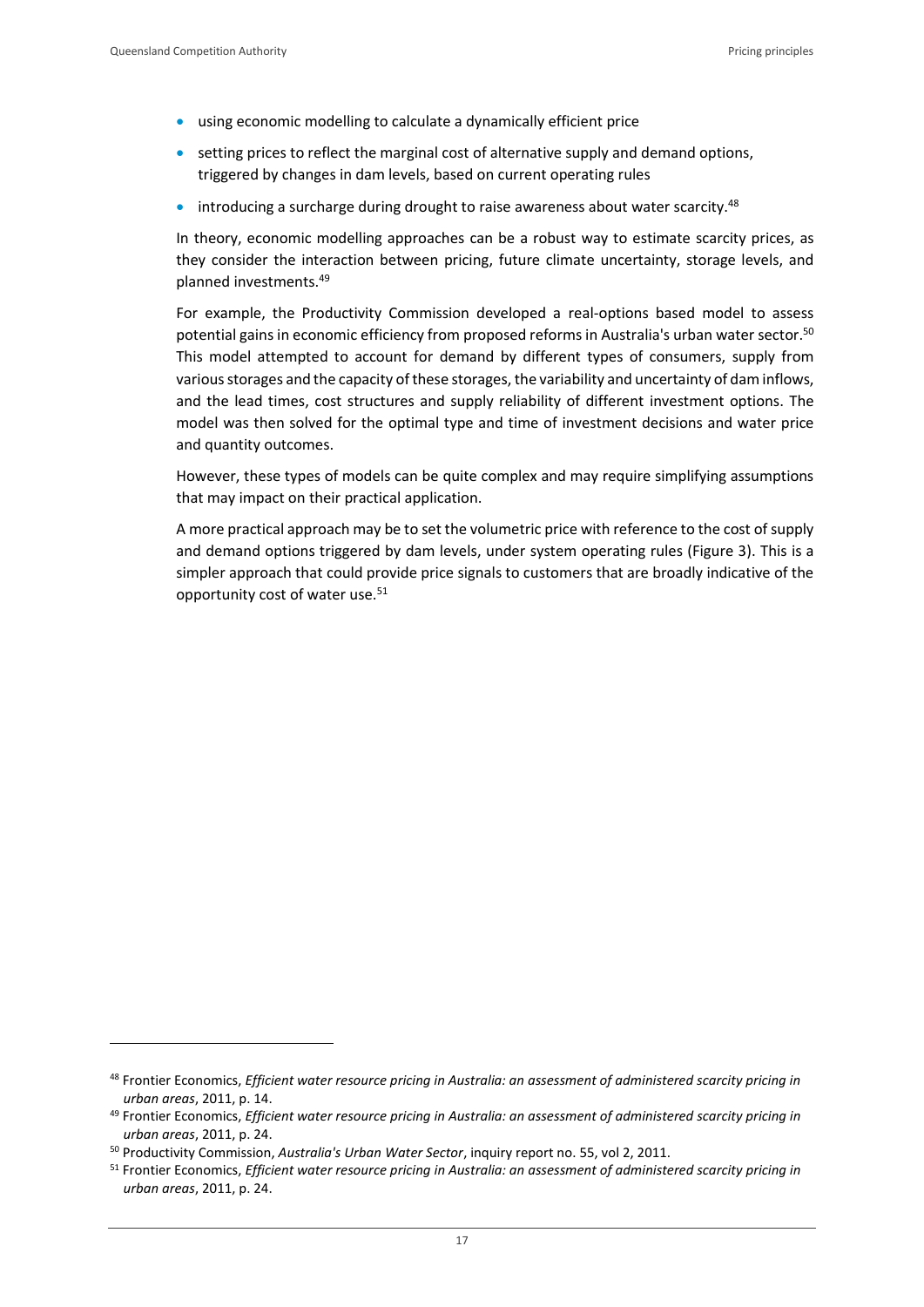

**Figure 3 Scarcity pricing based on the opportunity cost of water in storage**

*Source: Adapted from Frontier Economics, Efficient water resource pricing in Australia: an assessment of administered scarcity pricing in urban areas, Waterline report series no. 44, prepared for the National Water Commission, 2011, p. 17.*

As an example of this approach, and to a significant extent reflecting the current operating rules for the Sydney Desalination Plant, the Independent Pricing and Regulatory Tribunal recently determined usage prices for Sydney Water, that depend on dam levels. Specifically, when dam levels are above 60%, the usage price is set with reference to the long-term cost of providing water under 'average weather' conditions. When dam levels fall below 60%, the usage price rises to reflect that water becomes more costly to supply and increasingly scarce. The higher price remains in place until dam levels reach 70%.<sup>52</sup>

In south east Queensland, Seqwater has responsibility for long-term water security planning and is required, under the Water Act, to develop a Water Security Program (WSP). The WSP, among other things, specifies drought response measures, including conditions under which high-cost sources of supply, such as the Gold Coast Desalination Plant (GCDP) and the Western Corridor Recycled Water Scheme (WCRWS) can be called into operation.

#### Locational differences in costs

Where there are significant differences in costs in serving different regions within a given geographical area, there could be a loss in allocative efficiency from charging a uniform price (postage stamp price) across the geographical area.

For example, in relatively lower-cost regions, the postage stamp price could be higher than the marginal cost of supply, potentially curtailing high-value uses of water in these regions.

In addition, the postage stamp price may be seen to be unfair in the sense that customers in relatively low-cost regions may be seen to be cross-subsidising customers in relatively higher-cost regions.

<sup>52</sup> Independent Pricing and Regulatory Tribunal, *Review of prices for Sydney Water from 1 July 2020*, final report, 2020, p. 3.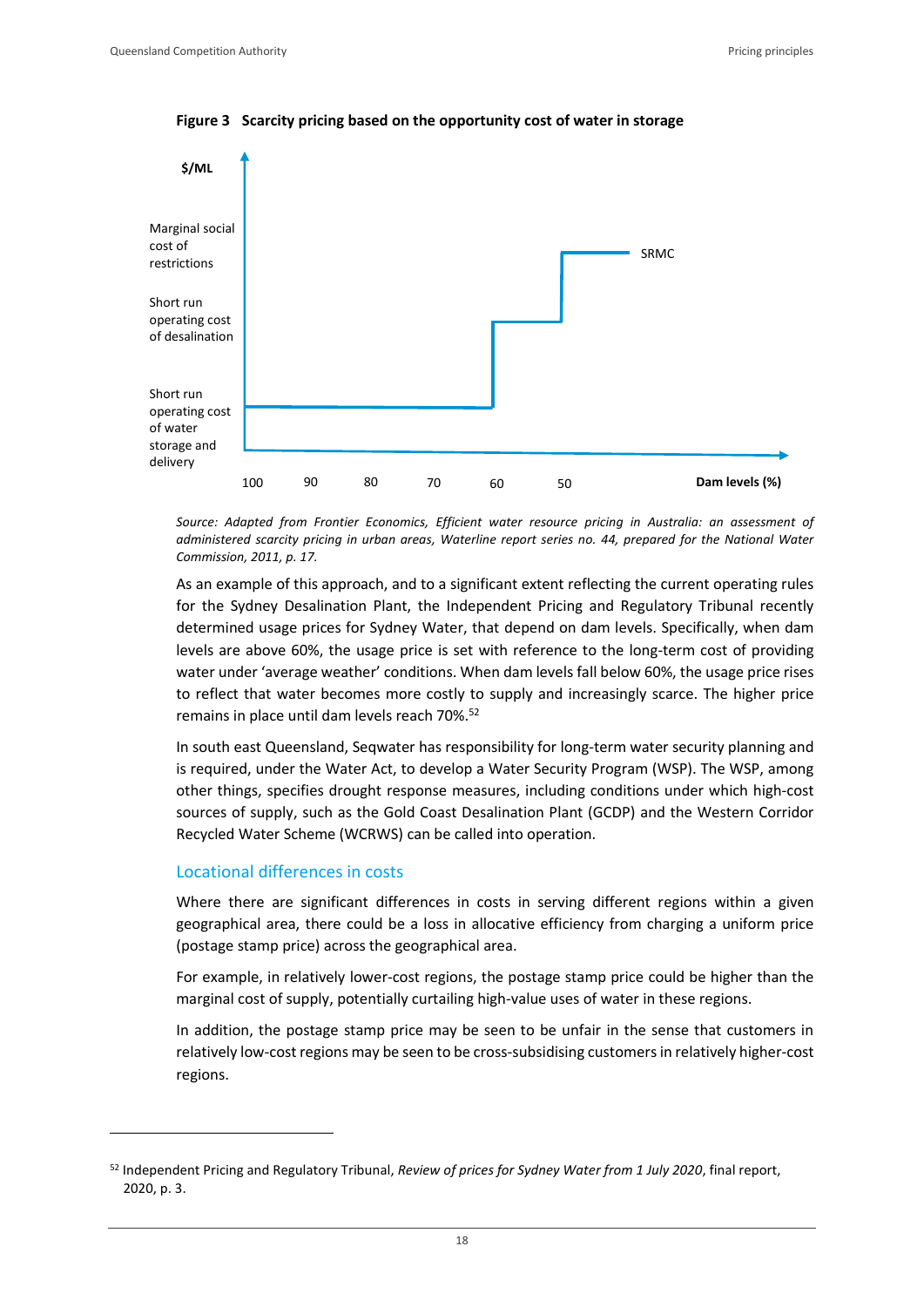However, any such efficiency and equity concerns must be balanced against the administrative costs of structuring and implementing a location-based or nodal pricing regime. As noted by NERA, transaction and information costs mean that some level of customer aggregation (e.g. by size of connection or geographical averaging) is necessary for tariff setting purposes.<sup>53</sup> There may also be broader public interest matters to consider, such as the need to consider prior locational decisions and investments made by customers on the understanding that postage stamp pricing would obtain.

In assessing any proposal for nodal pricing in the context of a pricing investigation (e.g. if requested in a government direction), we would consider, among other things:

- the costs of supply across key supply points
- any capacity constraints across key supply points that may warrant a pricing response
- implementation costs
- broader public interest matters.

#### Environmental externalities

Where there are environmental costs to water use that are borne by third parties rather than the water user, a potentially effective solution is to reflect these costs in water prices so that water users take them into account in their water use decisions – that is, prices should reflect the marginal cost to the community at large.

In Queensland, externalities associated with the water cycle (including the impact of water extraction on river volumes and flow heights and variability) are managed by non-price means (including regulation, planning and property rights). Frontier Economics noted that this is generally the approach adopted throughout Australian jurisdictions.<sup>54</sup> The reasons are that externality pricing is only feasible where:

- there are material externalities in the water cycle
- there are significant differences in the costs of addressing the externality across different parties and existing mechanisms cannot be tailored accordingly
- changes in price are likely to change behaviour or encourage innovation
- the activity can be measured and monitored accurately and cost-effectively.

Similarly, the Productivity Commission noted the potential for the improved pricing and recovery of the efficient costs of water planning and management activities to form an alternative to externality pricing.<sup>55</sup>

We will be guided by the current legislative arrangements in Queensland and will consider relevant government policies, in any given pricing investigation. Where businesses incur costs in meeting their environmental obligations while providing water and wastewater services, we will typically consider these to be costs that should be recovered through prices, consistent with the principle of cost-reflective pricing.

<sup>53</sup> NERA Economic Consulting, *An Economic Framework for Estimating Long Run Marginal Costs in the Victorian Water Industry*, final report, prepared for the Smart Water Fund, 2012, p. 4.

<sup>54</sup> Frontier Economics, *Externality pricing in the Australian water sector*, Waterline report series no. 43, prepared for the National Water Commission, 2011.

<sup>55</sup> Productivity Commission, *Australia's Urban Water Sector*, inquiry report no. 55, vol. 1, 2011, p. 137.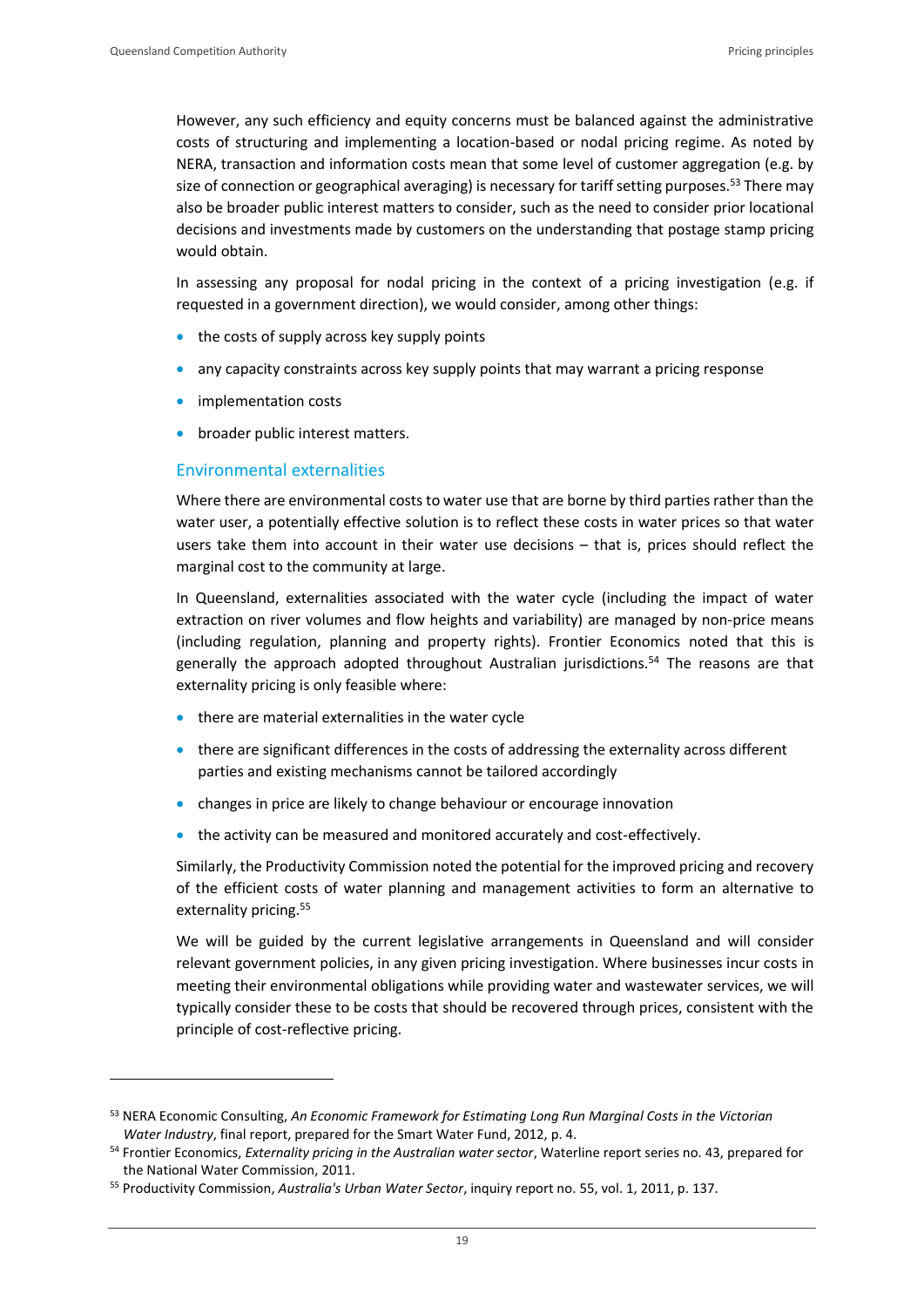#### 3.2.3 Dynamic efficiency

A third important aspect of efficiency, often termed dynamic efficiency, relates to improvements in productive and allocative efficiency over time through the timely and profitable introduction of new processes, systems and services.

Prices can play an important role in aiding dynamic efficiency by encouraging efficient investment decisions. In a competitive market, an increase in price resulting from supply constraints might reduce demand and thereby defer the need for new investment or, if sustained, might provide a signal for new entry into the market or an expansion in capacity by existing firms.

# Principle 3: Prices should signal the efficient scale and timing of augmentations in supply infrastructure

Prices should generally signal to customers the costs of supply augmentation to encourage the efficient scale and timing of investments in new capacity.

In a regulatory context, SRMC pricing, which incorporates an administered scarcity price at the retail level, could defer the need for supply augmentation by eliciting a demand response to the scarcity price.

An administered scarcity price at the wholesale level might also provide price signals for retail water businesses to undertake efficient sourcing and investment decisions in the short and long term by, for example, optimising the choice of alternative sources of bulk supply within a diverse portfolio.<sup>56</sup>

An alternative to SRMC pricing is long-run marginal cost (LRMC) pricing. LRMC refers to the cost of supplying an extra unit of water over a period when all factors of production (including capital) can be varied – that is, a period of time over which the service provider has the option of calling on new capacity to accommodate an increase in demand. In the case of natural monopoly infrastructure, it is often more economic to add capacity in lumps rather than in an incremental fashion; or, in some instances, it may simply not be feasible to add capacity incrementally. Thus, the likely effect of a step change in demand is to bring forward (or defer) the time at which a planned increase in capacity must be added. In that sense, LRMC is the cost (both operating and capital) associated with undertaking the expansion sooner (or later) than would otherwise be the case in response to the step change in demand. LRMC is relatively low when capacity utilisation is low, and the next capacity expansion is some way in the future, but LRMC rises as capacity utilisation increases and the timing of the next expansion draws closer.

However, as noted by the Productivity Commission, LRMC is a static concept, as it does not typically vary to take account of changes in water availability.<sup>57</sup> An implicit assumption is that the availability of the service is determined solely by supply capacity, which will need to be augmented when demand grows to take up all the existing capacity.<sup>58</sup> In effect, the approach focuses on pricing supply infrastructure rather than placing a value on the resource.

Thus, at times when water is scarce (e.g. when inflows are relatively low) LRMC is likely to underprice water by failing to account for the opportunity cost of current consumption, potentially

<sup>56</sup> Frontier Economics, *Efficient water resource pricing in Australia: an assessment of administered scarcity pricing in urban areas*, Waterline report series no. 44, prepared for the National Water Commission, 2011, p. 38.

<sup>57</sup> Productivity Commission, *Australia's Urban Water Sector*, inquiry report no. 55, vol. 1, 2011, p. 136.

<sup>58</sup> Frontier Economics, *Efficient water resource pricing in Australia: an assessment of administered scarcity pricing in urban areas*, Waterline report series no. 44, prepared for the National Water Commission, 2011, p. 6.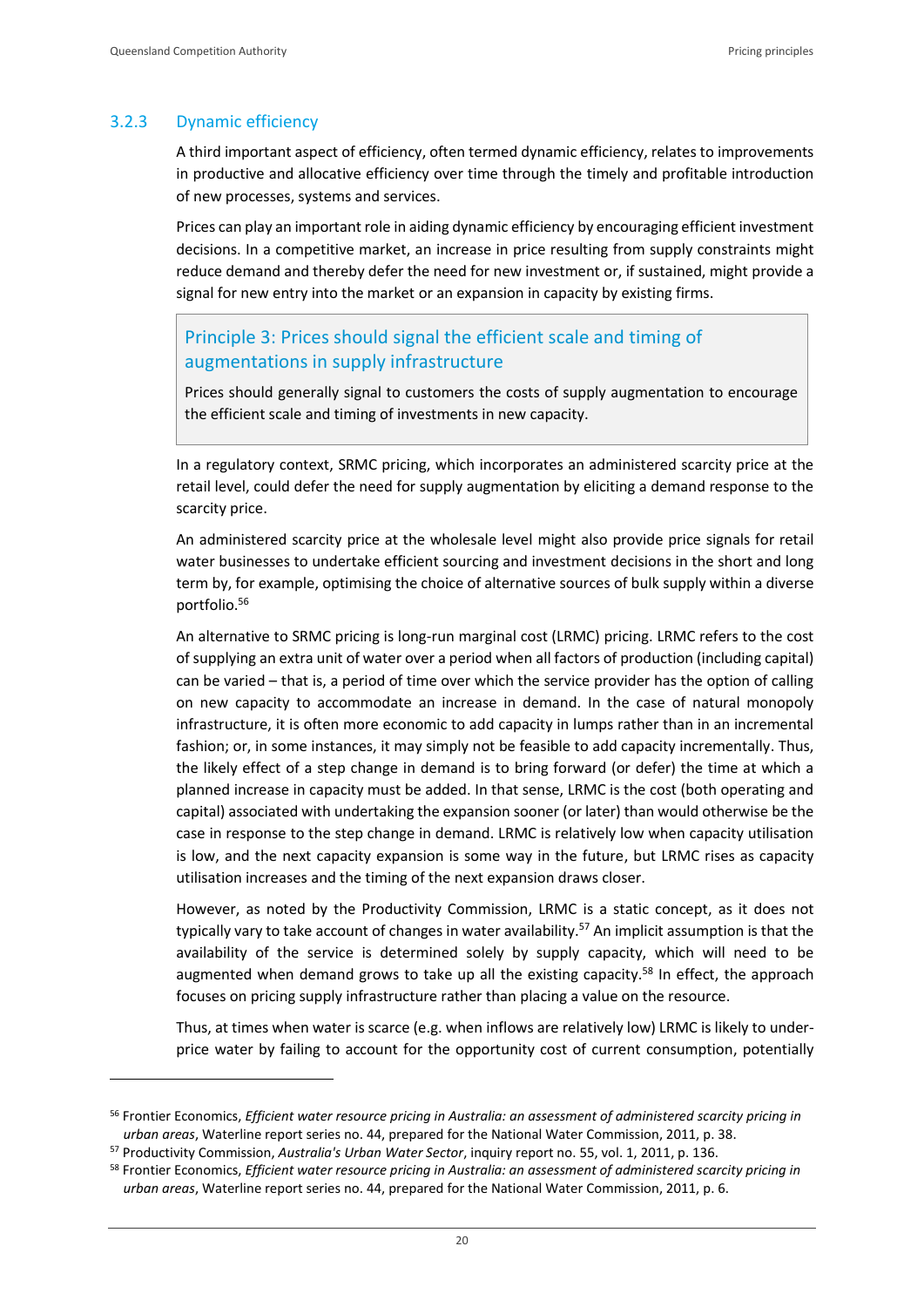leading to overconsumption and supply augmentation being inefficiently brought forward. Conversely, when inflows are high, LRMC may overprice water and curtail beneficial uses of water.

Nevertheless, where customers prefer a stable long-term price, LRMC may be appropriate, as customers may prefer to pay a premium on SRMC to have short-run price risk managed on their behalf.

We will consider the likely implications for dynamic efficiency when assessing and making recommendations relating to proposed pricing structures.

# 3.2.4 Efficient risk allocation

In proposing prices to recover their efficient costs, businesses must, of necessity, estimate the costs of providing the relevant service over the relevant regulatory period, as well as the level of demand expected for the service over this period (which would generally determine the level of revenue raised over the period).

Each of these estimates, come with a degree of uncertainty, given the nature of forecasting.

Actual costs depend on a range of factors, including the level of effort the business exerts at achieving efficiencies, the level of demand for the service (e.g. the volume of water delivered to customers over the relevant period), significant changes in the price of critical inputs and other unforeseen events with a substantial impact on costs.

Actual demand depends on, among other things, customers' behavioural response to water prices, technological developments (e.g. improvements in the water efficiency of household appliances or industrial processes), changing weather patterns and changes in income.

For these reasons, actual costs may differ from forecasts (cost risk), or actual revenue may differ from the forecast (revenue risk), or a combination of these risks might materialise.

# Principle 4: Prices should reflect the appropriate sharing of risk between businesses and their customers

The level and structure of prices should enable regulated businesses to recover their prudent and efficient costs, subject to appropriate risk sharing between regulated businesses and their customers.

We generally consider that businesses should bear cost risk, as this provides them with the incentive to pursue efficiencies over time.

However, there may be limited circumstances in which businesses may be unable to manage changes in cost arising from circumstances beyond their control. We will consider mechanisms for dealing with uncontrollable costs within the context of a given pricing investigation.

In general, we consider that the structure of prices can mitigate revenue risk. As discussed with respect to signalling efficient use, marginal cost pricing can lead to revenue shortfalls for firms with relatively high fixed costs, such as in natural monopoly industries.

However, the pricing structure could also take customers' risk preferences into account.<sup>59</sup> For example, if some customer classes (e.g. low use residential households) prefer a relatively high

<sup>&</sup>lt;sup>59</sup> See, for example, D Biggar, and R Reeves, 'Network Pricing for the Prosumer Future: Demand-Based Tariffs or Locational Marginal Pricing?', in FP Sioshansi (ed), *Future of Utilities, Utilities of the Future: How technological*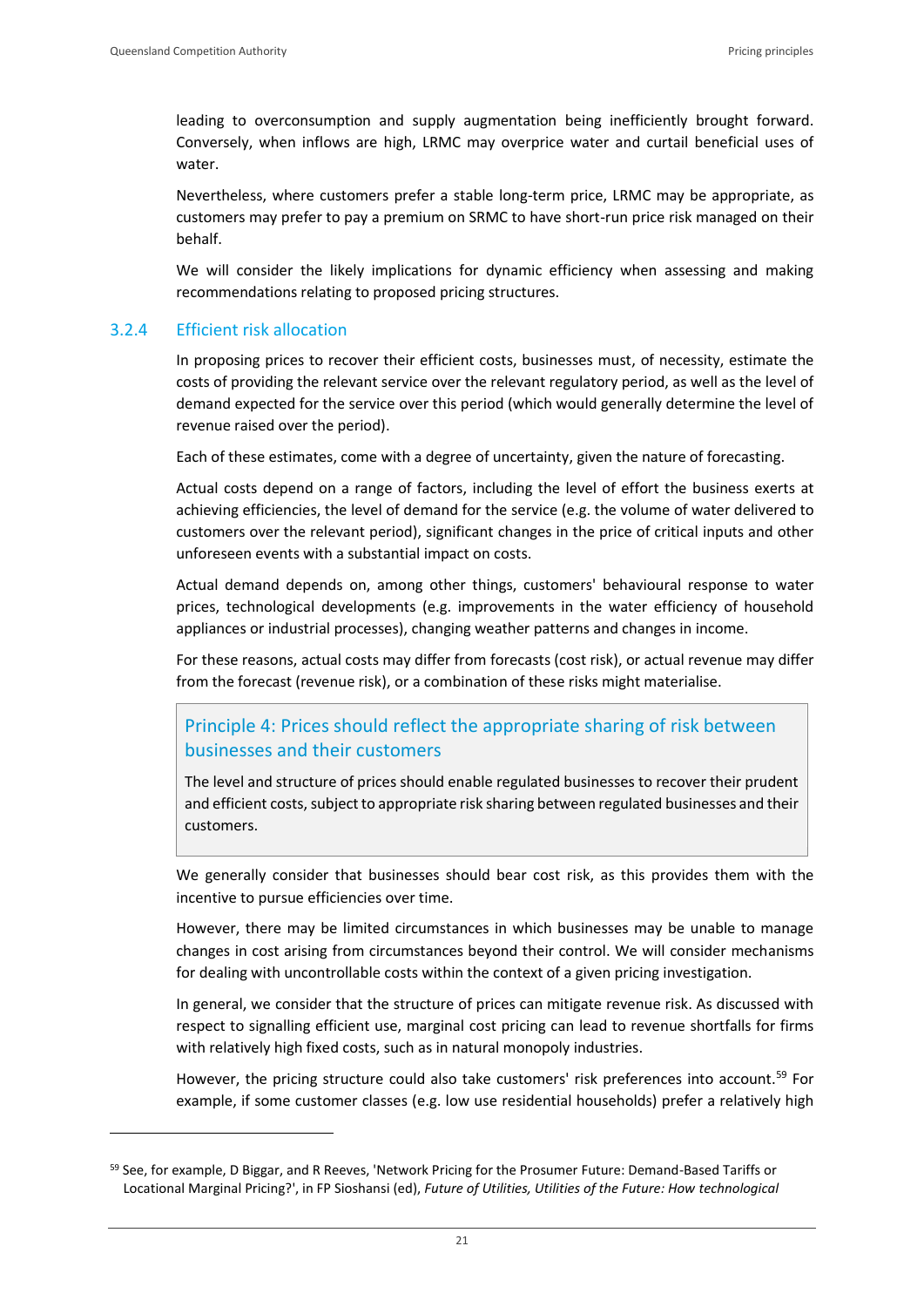variable component and are willing to pay for this preference, the business might be able to hedge the risk to its revenue base and pass on the cost of hedging to this customer class. Alternatively, customers that prefer greater certainty over their bills and are therefore willing to accept a relatively high fixed component might receive a discount to reflect reduced revenue risk to the business. However, these kinds of departures from the standard two-part tariff would require a high level of engagement with customers to better understand their preferences. Any such proposals must also be balanced against the principle of simplicity and transparency and the need to ensure the business' revenue is sufficient to at least meet its efficient costs.

In addition to tariff structure, there are other risk-sharing mechanisms that could be adopted. In particular, the approach to controlling a regulated business' prices within a regulatory period can mitigate revenue risk. For example, under a revenue cap form of price control, the business is given discretion to adjust prices within the regulatory period, subject to the constraint that the resulting change in revenue does not exceed a predetermined cap. Thus, under a revenue cap, revenue risk rests with customers, as the business can raise prices to recover lost revenue where actual demand is less than forecast. By contrast, under a price cap, if actual demand differs from forecast, the business' revenue could be adversely impacted, as it is limited in its ability to change prices in response to lower than expected demand.

# <span id="page-25-0"></span>3.3 The role of customer engagement

As noted by Ofwat, successful companies in well-functioning markets, where customers are empowered and have choice over their supplier, tend to understand and respond to their customers' needs and requirements, as they would otherwise go out of business.<sup>60</sup>

In regulated markets where customers do not have choice over their supplier, and especially where consumption is essential (as is the case with many water services), it is particularly important that businesses take the time to understand and respond to the needs and requirements of their customers.

In the context of pricing, customer engagement is important to inform the efficient level of operating and capital expenditure necessary to deliver on required service levels. Engagement can also inform the structuring of tariffs. Although we will seek customer input in our regulatory reviews, the primary responsibility for customer engagement lies with water service providers.

# Principle 5: Prices should be informed by the service standard and the tariff structure preferences of customers

In setting prices, businesses should consider customer input regarding the level and quality of service and the structure of tariffs.

In assessing businesses' pricing proposals, we will consider the effectiveness of customer engagement supporting proposed service level outcomes and tariff structures.

While we will not prescribe the nature of customer engagement, we will seek tangible evidence of effective engagement and the extent to which the outcome of such engagement informs pricing proposals.

*innovations in distributed energy resources will reshape the electric power sector*, Academic Press, 2016, pp. 247– 65.

<sup>60</sup> Ofwat, *Customer engagement policy statement and expectations for PR19*, 2016.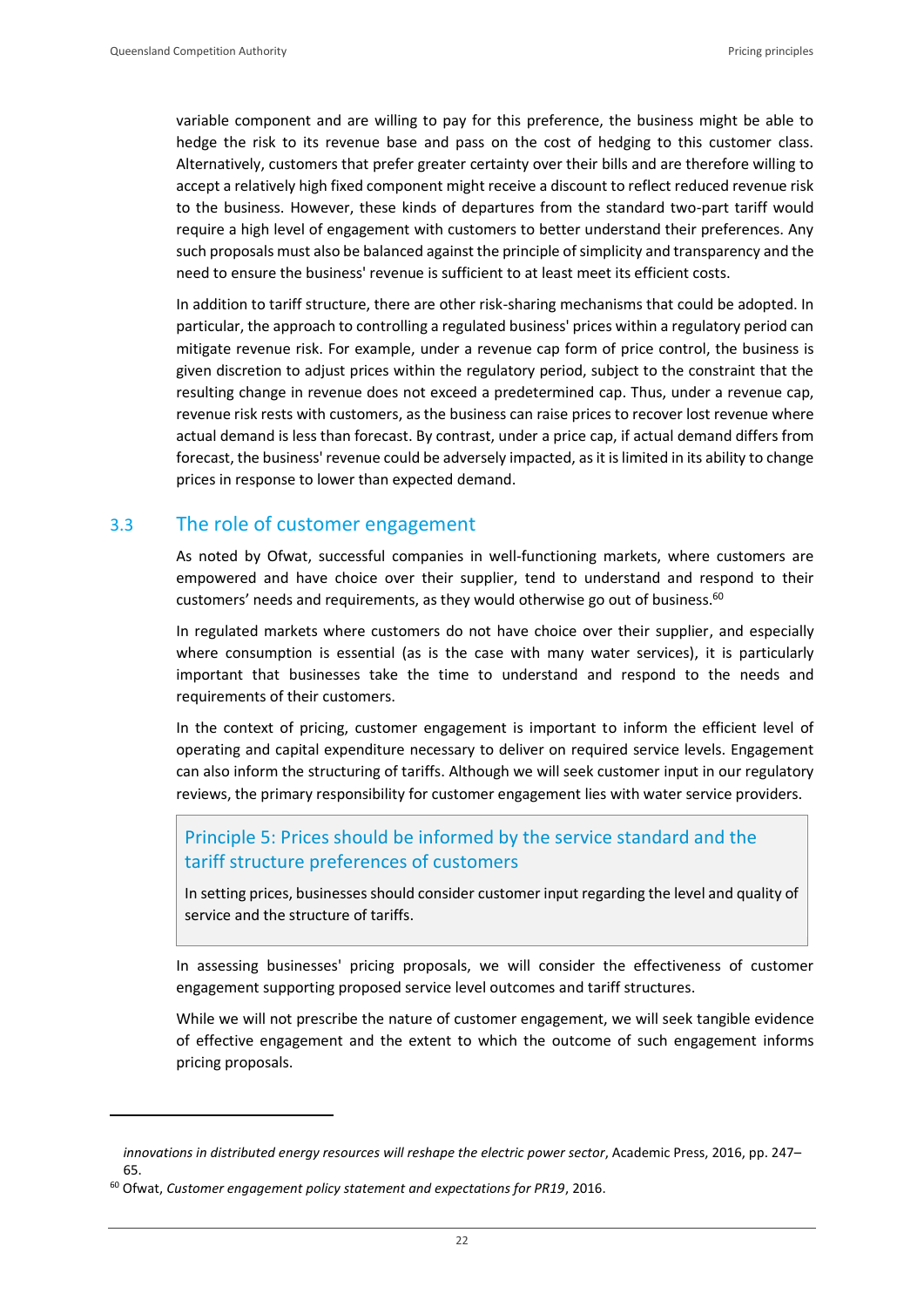# <span id="page-26-0"></span>3.4 General principles

### 3.4.1 Reflecting the public interest

Broader public interest matters (including fairness and equity) are relevant in setting prices. In some instances, prices that satisfy the efficiency criterion can also be seen to be fair and equitable. For example, prices that reflect the cost of producing a good or service may be said to be fair, in the sense that lower prices would imply that customers are not paying a fair share and prices above cost would imply that the producer is receiving a benefit at the expense of customers.

In some circumstances, however, there is no clear efficiency criterion to guide the choice of pricing approach. For example, there may be different ways to allocate fixed costs between different customer classes (for example, between residential and non-residential customers) with no clear implication for efficiency (beyond the requirement that allocated costs should lie between the incremental cost and the standalone cost of supply).

In those cases, broader public interest concerns, such as the perceived fairness of different outcomes, could be considered. For example, water use might be seen to be a reasonable driver for allocating the cost of water transportation assets, on the basis that customers that use the most water should contribute the most to the recovery of these costs.

# Principle 6: Prices should reflect the broader public interest

Where appropriate, prices should be set to take account of broader public interest concerns.

# 3.4.2 Transparency, predictability, and simplicity

The pricing principles outlined in this report have been developed to apply in a wide range of circumstances. They do not imply identical price structures across all suppliers. When assessing and recommending prices in the context of a given pricing investigation, we will balance these principles against transaction and implementation costs. In particular, the level and structure of prices should be easy to present and understand.

For example, in practice, the precise determination of marginal cost may be difficult, necessitating a 'best endeavours' approximation. Further, there may be instances in which it might not be practical to charge based on marginal cost or to elicit a behavioural response through price.<sup>61</sup>

 $61$  For example, it may simply be impractical to measure the volume of the service in the absence of adequate metering or even where it is possible to measure volume, customers may be unresponsive to price in the shortterm. For example, the possibility of peak or seasonal pricing has occasionally been canvassed for reticulated water services. However, this would typically require smart metering, to increase allocative efficiency in any appreciable way.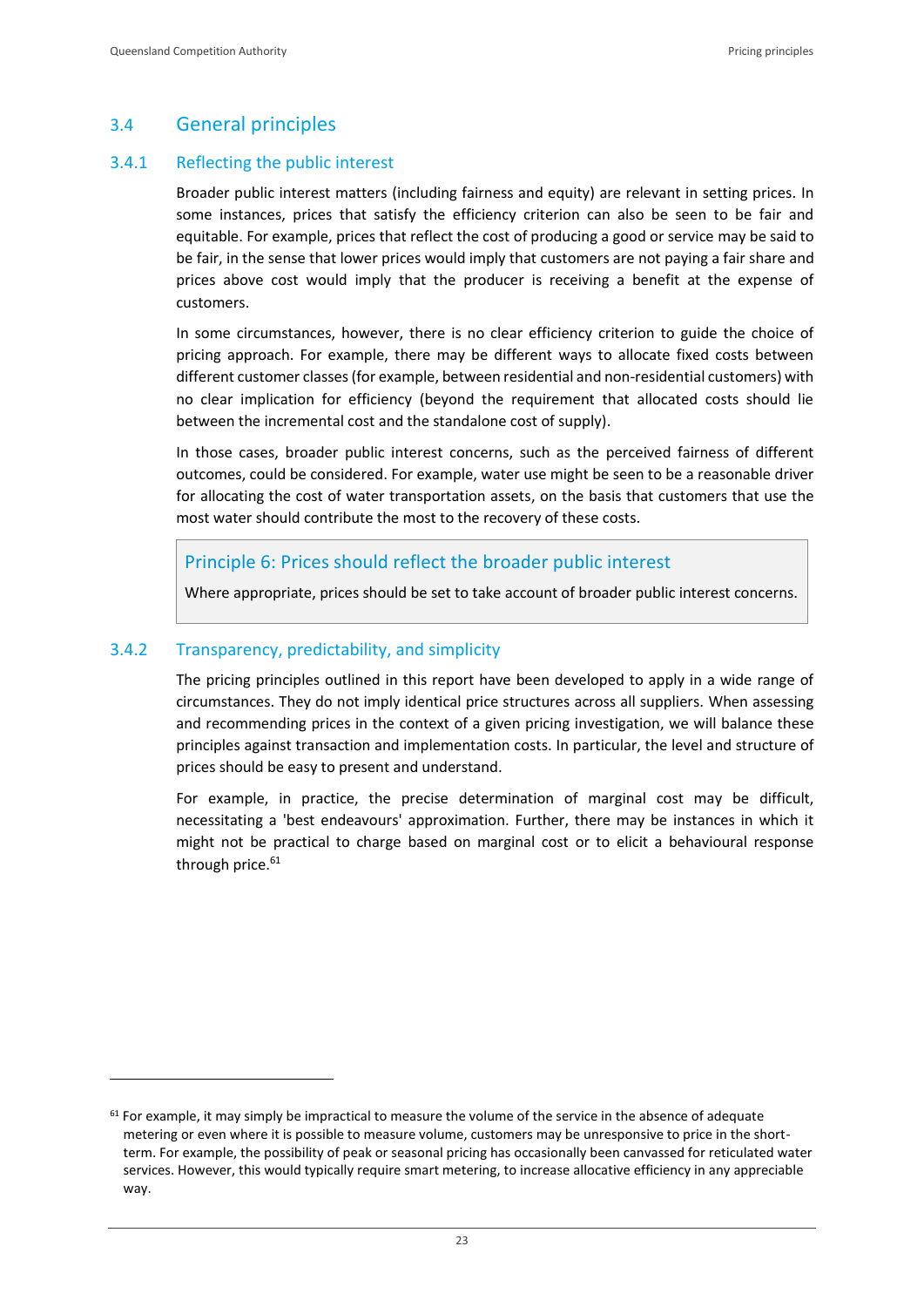# Principle 7: Prices should be transparent, predictable, and simple

Prices should be administratively simple to implement and easy to understand for customers.

# <span id="page-27-0"></span>3.5 Other urban water pricing issues

Recycled water refers to water from wastewater or a stormwater system that has been treated to an appropriate quality standard for a further intended beneficial use.<sup>62</sup>

In Queensland, recycled water can be produced and supplied for several uses including irrigation of parks, sporting fields and crops and supplying dual reticulation systems<sup>63</sup>, with recycled water from the following sources regulated under the Water Supply Act:

- sewage or effluent from a service provider's infrastructure
- wastewater from industrial, commercial, or manufacturing activities, or animal husbandry activities, where it is transferred to another unrelated entity.

Recycled water providers are required to register their schemes with the government department responsible for administering the Water Supply Act.

Queensland Urban Utilities as well as several local councils are registered providers.<sup>64</sup> However, recycled water supply is not currently a declared monopoly business activity.<sup>65</sup>

Pricing principles are typically developed for recycled water schemes where the cost-reflective price exceeds the price of potable water substitutes (such that potential customers would be unwilling to pay more than the potable water price) but it is thought that there are benefits to the broader community that justify a subsidy to the cost reflective price.<sup>66</sup>

The Natural Resource Management Ministerial Council (NRMMC) has developed pricing principles for recycled water, under the auspices of the National Water Initiative, which include:

- Prices are to contain a water usage (i.e. volumetric) charge (Principle 3).
- Regard to the price of substitutes (potable water and raw water) may be necessary when setting the upper bound of a price band (Principle 4).
- Prices should recover efficient, full direct costs with system-wide incremental costs (adjusted for avoided costs and externalities) as the lower limit, and the lesser of standalone costs and willingness to pay as the upper limit. Any full cost recovery gap should be recovered with reference to all beneficiaries of the avoided costs and externalities. Subsidies

<sup>62</sup> National Water Commission, *Recycled Water for Drinking: An Introduction*, Waterlines occasional paper no. 2, 2007.

 $63$  Direct augmentation of a drinking supply with recycled water (i.e. supply from a treatment plant into the drinking water system) is prohibited in Queensland.

<sup>&</sup>lt;sup>64</sup> A list of registered providers is available at The Queensland Government, Registered recycled water schemes [dataset], Open Data Portal website, 2019, accessed 27 August 2020.

<sup>&</sup>lt;sup>65</sup> Seqwater operates the Western Corridor Recycled Water Scheme; however, this scheme is for indirect potable reuse – that is, when operational, recycled water from the scheme is delivered into bulk water storages and further treated prior to entering the potable water network.

<sup>&</sup>lt;sup>66</sup> Such benefits are typically in the form of avoided costs in wastewater treatment and alternative water supplies.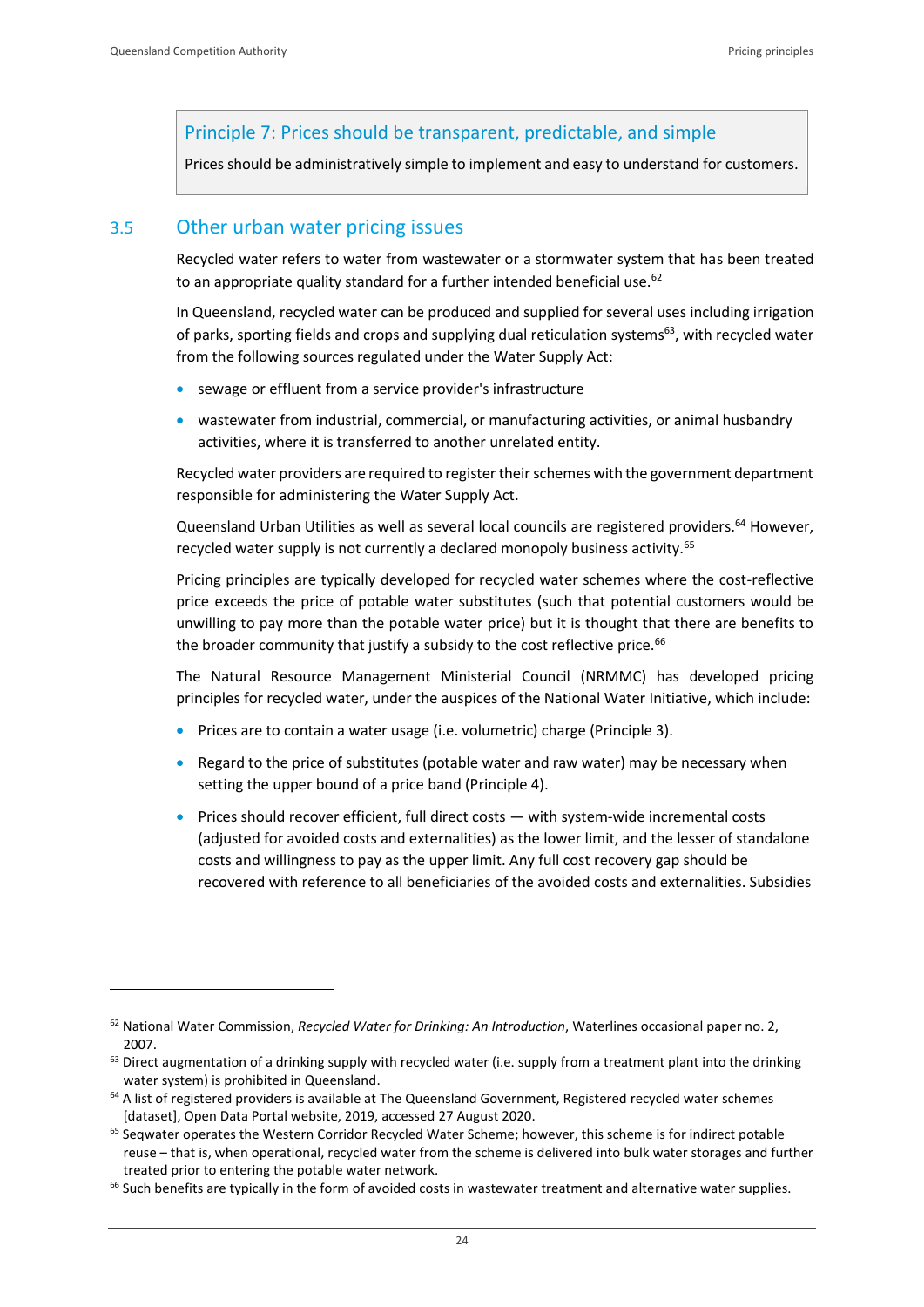and Community Service Obligation payments should be reviewed periodically and, where appropriate, reduced over time (Principle 7).<sup>67</sup>

<sup>67</sup> NRMMC 2010, *National Water Initiative pricing principles*. These principles are intended to assist states and territories in meeting their commitments under the NWI but are not expected to take precedent over any existing principles jurisdictions may have developed for recycled water and stormwater use.